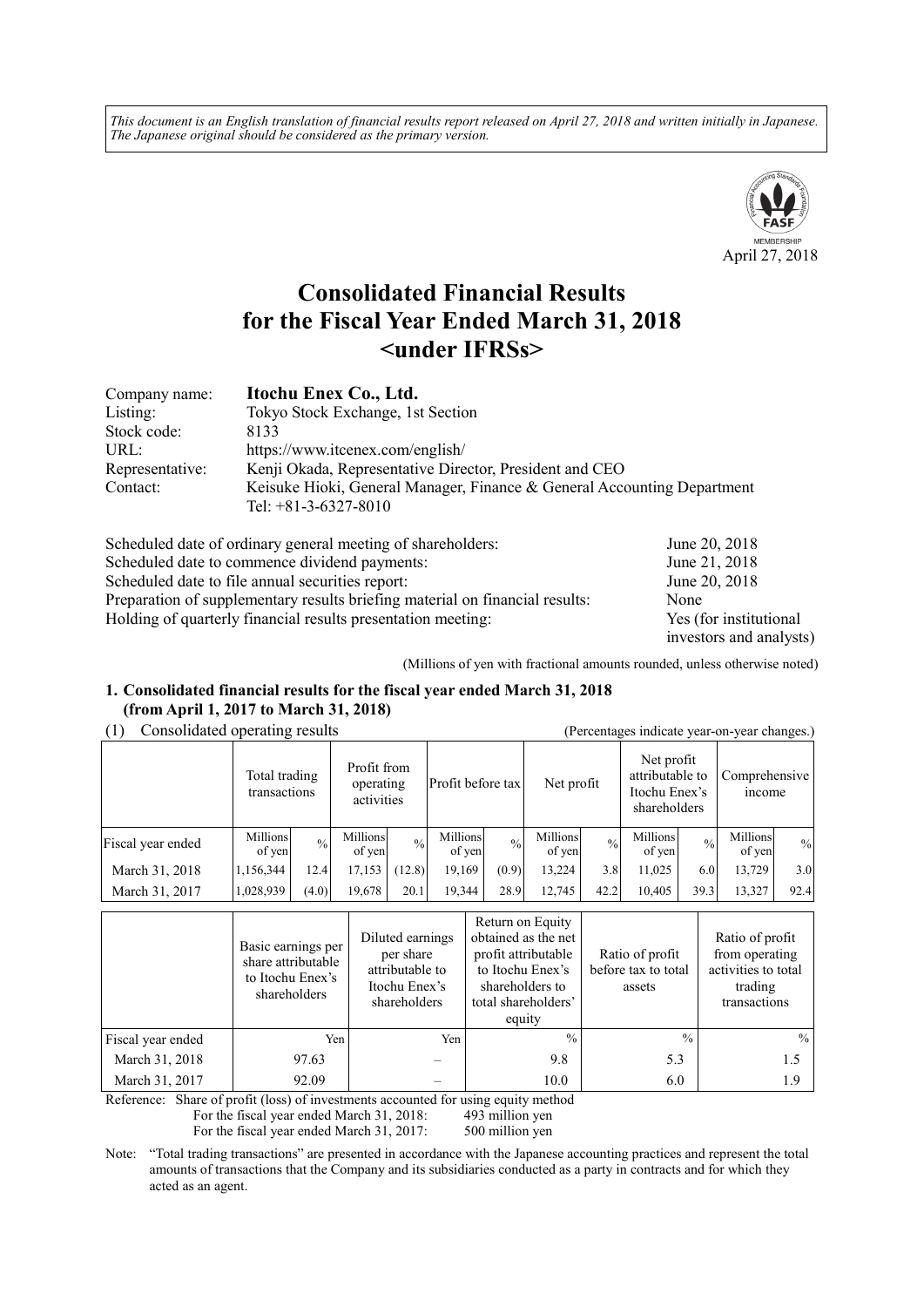#### (2) Consolidated financial position

|                | Total assets    |                 | Total shareholders'<br>equity | Ratio of<br>shareholders'<br>equity to total<br>assets | Shareholders'<br>equity per share |
|----------------|-----------------|-----------------|-------------------------------|--------------------------------------------------------|-----------------------------------|
| As of          | Millions of yen | Millions of yen | Millions of yen               | $\frac{0}{0}$                                          | Yen i                             |
| March 31, 2018 | 382,621         | 137,066         | 116,104                       | 30.3                                                   | 1,028.57                          |
| March 31, 2017 | 344,603         | 127,477         | 108,511                       | 31.5                                                   | 960.37                            |

#### (3) Consolidated cash flows

|                   | Net cash flows from<br>(used in) operating<br>activities | Net cash flows from<br>(used in) investing<br>activities | Net cash flows from<br>(used in) financing<br>activities | Cash and cash<br>equivalents at end of<br>the period |
|-------------------|----------------------------------------------------------|----------------------------------------------------------|----------------------------------------------------------|------------------------------------------------------|
| Fiscal year ended | Millions of yen                                          | Millions of yen                                          | Millions of yen                                          | Millions of yen                                      |
| March 31, 2018    | 24,239                                                   | (18, 458)                                                | (5,850)                                                  | 22,573                                               |
| March 31, 2017    | 17.831                                                   | (14, 712)                                                | (1, 195)                                                 | 22,727                                               |

### **2. Cash dividends**

|                                                    | Annual cash dividends per share |                           |                          |                    |       |                                    |                                            | Ratio of total                                                                  |
|----------------------------------------------------|---------------------------------|---------------------------|--------------------------|--------------------|-------|------------------------------------|--------------------------------------------|---------------------------------------------------------------------------------|
|                                                    | First<br>quarter-<br>end        | Second<br>quarter-<br>end | Third<br>quarter-<br>end | Fiscal<br>year-end | Total | Total cash<br>dividends<br>(Total) | Dividend<br>payout ratio<br>(Consolidated) | amount of<br>dividends to<br>total<br>shareholders'<br>equity<br>(Consolidated) |
| Fiscal year ended                                  | Yen                             | Yen                       | Yen                      | Yen                | Yen   | Millions of yen                    | $\frac{0}{0}$                              | $\frac{0}{0}$                                                                   |
| March 31, 2017                                     | -                               | 13.50                     |                          | 18.50              | 32.00 | 3,616                              | 34.8                                       | 3.5                                                                             |
| March 31, 2018                                     | $\overline{\phantom{0}}$        | 16.00                     |                          | 24.00              | 40.00 | 4,520                              | 41.0                                       | 4.0                                                                             |
| Fiscal year ending<br>March 31, 2019<br>(Forecast) | $\qquad \qquad -$               | 20.00                     |                          | 20.00              | 40.00 |                                    | 40.0                                       |                                                                                 |

#### **3. Consolidated earnings forecasts for the fiscal year ending March 31, 2019 (from April 1, 2018 to March 31, 2019)**

|                                         | (Percentages indicate year-on-year changes.) |     |                                     |     |                   |       |                                                                              |               |                                                              |  |  |  |
|-----------------------------------------|----------------------------------------------|-----|-------------------------------------|-----|-------------------|-------|------------------------------------------------------------------------------|---------------|--------------------------------------------------------------|--|--|--|
|                                         | Total trading<br>transactions                |     | Profit from operating<br>activities |     | Profit before tax |       | Net profit<br>attributable to Itochul attributable to<br>Enex's shareholders |               | Basic earnings<br>per share<br>Itochu Enex's<br>shareholders |  |  |  |
|                                         | Millions of yen                              |     | % Millions of yen                   |     | % Millions of yen |       | % Millions of yen                                                            | $\frac{0}{0}$ | Yen                                                          |  |  |  |
| Six months ending<br>September 30, 2018 |                                              |     |                                     |     |                   |       |                                                                              |               |                                                              |  |  |  |
| Fiscal year ending<br>March 31, 2019    | .250,000                                     | 8.1 | 18,700                              | 9.0 | 18,500            | (3.5) | 11,300                                                                       | 2.5           | 100.11                                                       |  |  |  |

Note: The Company's performance is evaluated on a fiscal year basis. Accordingly, consolidated earnings forecasts for the first six months of fiscal year are not prepared.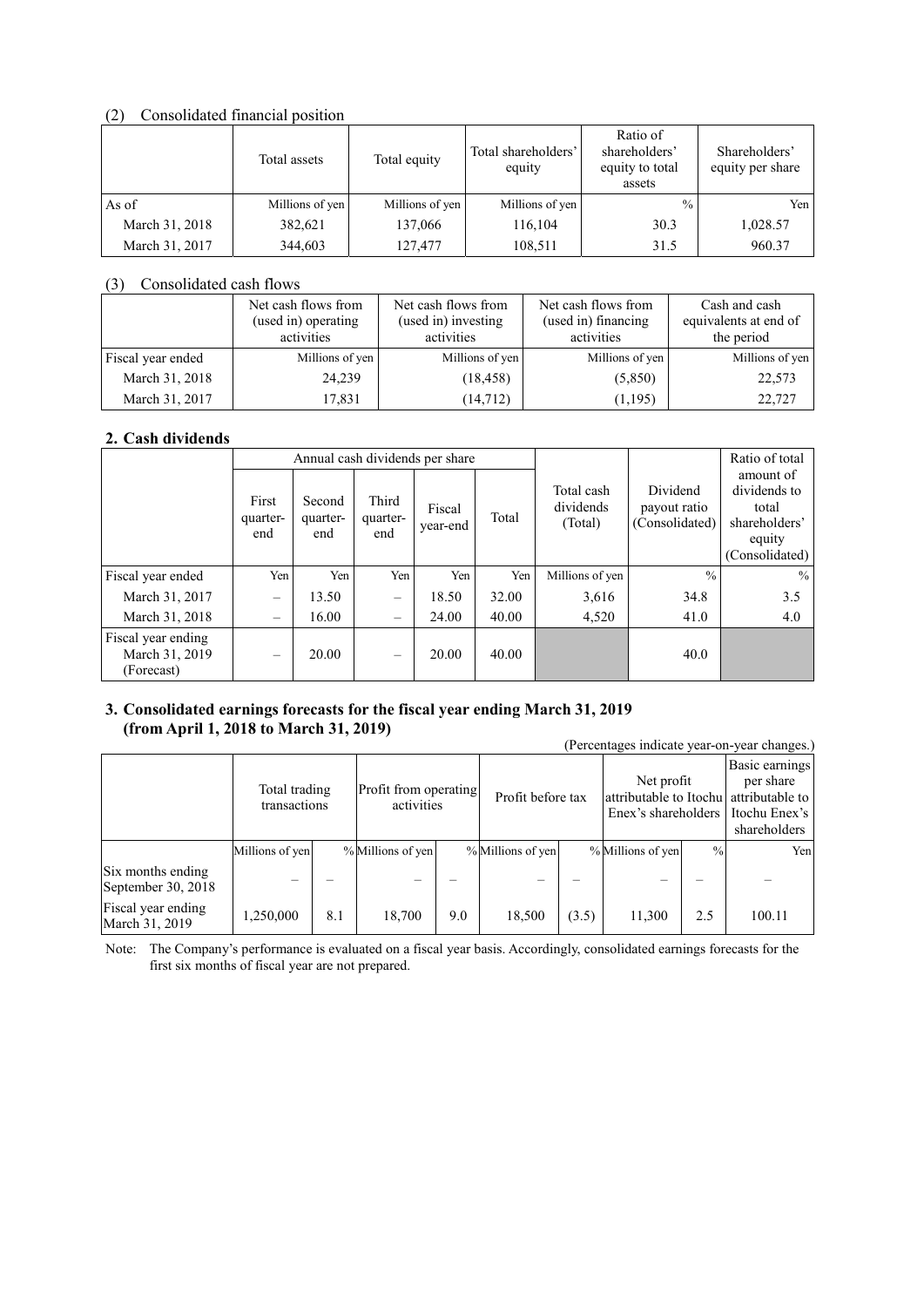#### **\* Notes**

- (1) Changes in significant subsidiaries during the period (changes in specified subsidiaries resulting in the change in scope of consolidation): None
- (2) Changes in accounting policies and changes in accounting estimates
	- a. Changes in accounting policies required by IFRSs: None
	- b. Changes in accounting policies other than the above: None
	- c. Changes in accounting estimates: None
- (3) Number of issued shares (common stock)
	- a. Total number of issued shares at end of period (including treasury stock)

| As of March 31, 2018   | 116,881,106 shares |
|------------------------|--------------------|
| As of March $31, 2017$ | 116,881,106 shares |

#### b. Number of treasury stock at end of period

| As of March 31, 2018 | $4,002,135$ shares |
|----------------------|--------------------|
| As of March 31, 2017 | 3,892,374 shares   |

c. Average number of outstanding shares during period

| Fiscal year ended March 31, 2018 | 112,921,238 shares |
|----------------------------------|--------------------|
| Fiscal year ended March 31, 2017 | 112,989,021 shares |

\* Note on financial results

Total trading transactions were more than the results for the previous fiscal year due mainly to sales prices for petroleum products being higher than predicted after the effect of the steep rise in crude oil prices continuing from the previous fiscal year.

- \* Financial results reports are exempt from audit conducted by certified public accountants or an audit corporation.
- \* Proper use of earnings forecasts, and other special notes

The forecasts and other forward-looking statements in this report are based on information currently available to the Company and on certain assumptions deemed to be reasonable by the Company. Actual business and other results may significantly differ from these forecasts due to various factors.

Please refer to "1. Overview of Operating Results and Others, (1) Overview of Operating Results for the Fiscal Year Ended March 31, 2017" on page 2 of the attached materials for matters relating to earnings forecasts.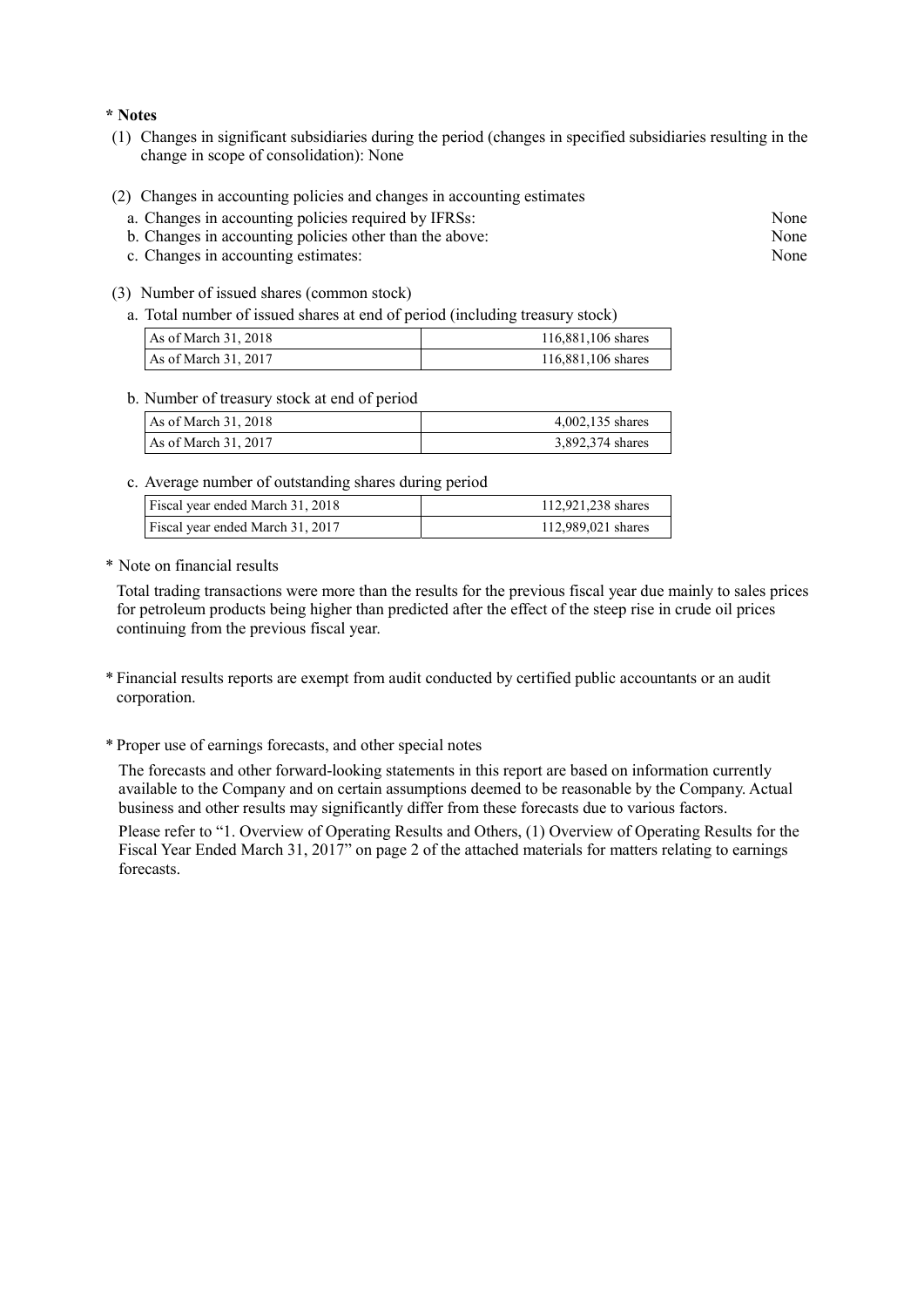**Contents of Attached Materials** 

| (3) Profit Distribution Policy and Dividends for the Fiscal Years Ended March 31, 2017 and Ending |  |
|---------------------------------------------------------------------------------------------------|--|
|                                                                                                   |  |
|                                                                                                   |  |
|                                                                                                   |  |
|                                                                                                   |  |
|                                                                                                   |  |
|                                                                                                   |  |
|                                                                                                   |  |
|                                                                                                   |  |
|                                                                                                   |  |
| Reorganization and Integration of the Liquefied Petroleum Gas (LPG) Wholesale and Retail          |  |
|                                                                                                   |  |
|                                                                                                   |  |
|                                                                                                   |  |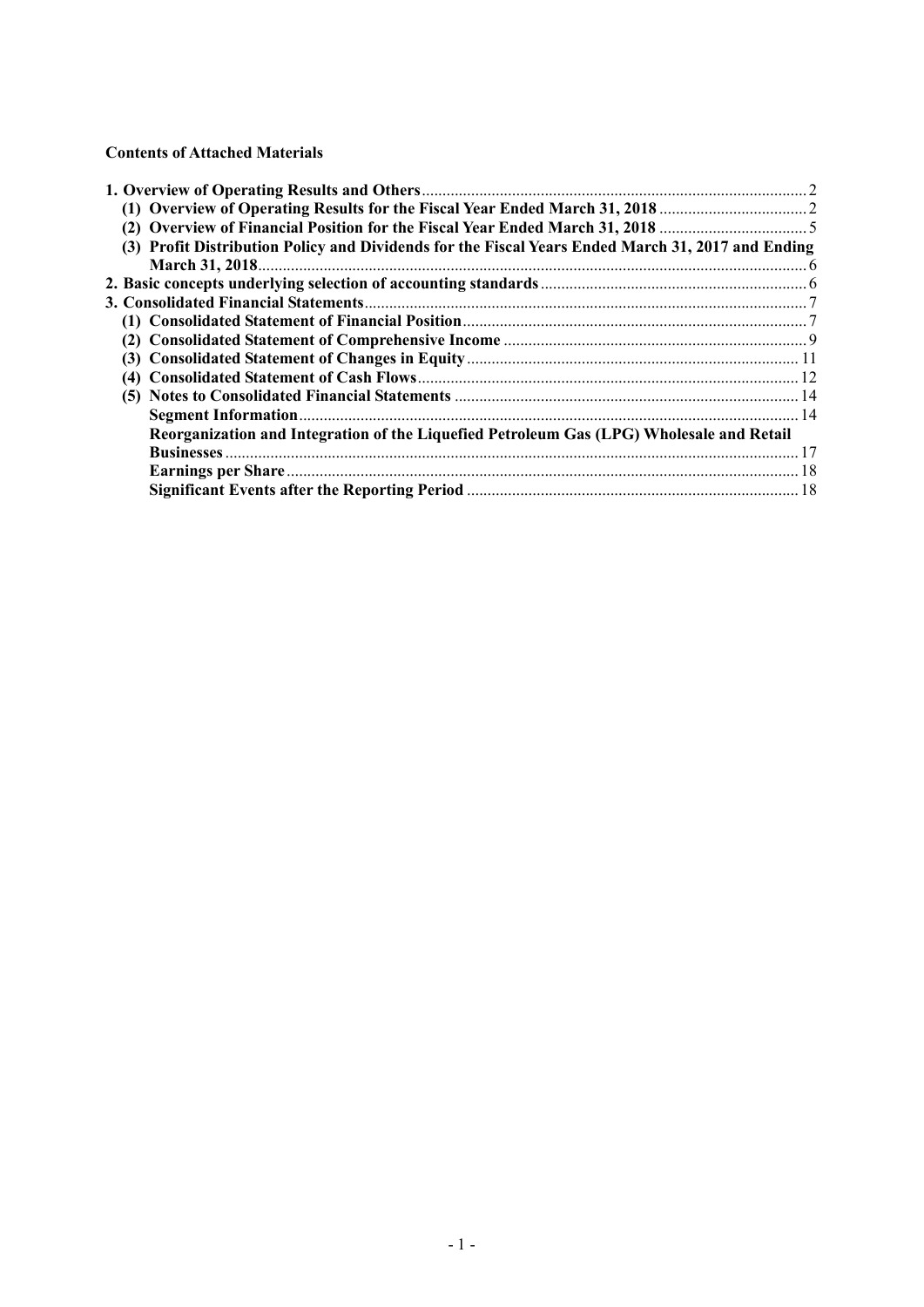## **1. Overview of Operating Results and Others**

#### **(1) Overview of Operating Results for the Fiscal Year Ended March 31, 2018**

1) Results of operations

During the fiscal year ended March 31, 2018, Japan's economy maintained a moderate recovery trend, due to export-led economic expansion supported by a strong global economy and improvements in the corporate earnings and employment environments, etc. However, the outlook for the economy remained uncertain due to factors such as geopolitical risks in the Far East and the situation in the Middle East, as well as the trend of US trade policy and unstable domestic politics.

In this environment, the Itochu Enex Group announced its new two-year medium-term business plan "Moving 2018 Connecting to the future" in April 2017, and has been advancing its business based on the following basic policies:

 $\leq$  1> "Connecting to future growth" — Reforming the revenue base —

- (1) Optimizing resources
- (2) Improving profitability
- (3) Developing the customer base

 $\langle 2 \rangle$  "Connecting people and functions of the Group" — Reforming the organizational base —

- (1) Reinforcing organizational strength
- (2) Nurturing autonomous human resources
- (3) Promoting ENEX EARLY BIRD, a Plan to Transform Our Approach to Work

As part of those initiatives, we reorganized the Group's business divisions in April 2017. The Car-Life Division and the sale of industrial fuels and materials and other operations in the Energy Innovation Division were combined to form the Life Energy & Logistics Division, while the Energy Innovation Division was reorganized as the Industrial Energy  $&$  Logistics Division. Responding to an industry undergoing rationalization such as structural realignment in response to decreasing demand for petroleum, the Group established a structure, with a petroleum sales business integrated from the regional organization level, that provides everything including services, products, and materials to customers.

As a result of these activities, revenue was ¥744,767 million (up 7.2% year on year), profit from operating activities was ¥17,153 million (down 12.8% year on year), and net profit attributable to Itochu Enex's shareholders was ¥11,025 million (up 6.0% year on year).

2) Results of operations by segment

#### **<Power & Gas Business Group>**

#### **Home-Life Division**

In the Home-Life Division during the fiscal year ended March 31, 2018, we established ENEARC Co., Ltd. (ENEARC) in October 2017 through a joint investment with OSAKA GAS CO., LTD. (OSAKA GAS). Sales companies in the Itochu Enex Group and the OSAKA GAS Group were placed under the umbrella of the newly established company, and the Itochu Enex Group acquired shares in three Osaka Gas Group sales companies in Hokkaido and two prefectures in Shikoku. As a result, the number of customers under direct LP gas supply contracts increased to approximately 546,000.

Regarding sales of electricity for households, the division promoted the expansion of the customer base by focusing mainly on sales of combined LP gas and electricity supply packages. As a result, as of March 31, 2018, the number of supply contracts increased by around 12,000 for a total of approximately 54,000.

In overseas businesses, the sales network and the customer base are growing strongly in our industrial gas sales business in Indonesia (PT. ITC ENEX INDONESIA) and at our LP gas sales business in the Philippines (Isla Petroleum & Gas Corporation). In the future, we will continue to expand our overseas businesses using know-how developed in Japan.

As a result of these activities, revenue was ¥93,592 million (up 8.2% year on year), and, due to impacts from the reorganization and integration with the OSAKA GAS Group, profit from operating activities was ¥3,278 million (down 32.1% year on year) and net profit attributable to Itochu Enex's shareholders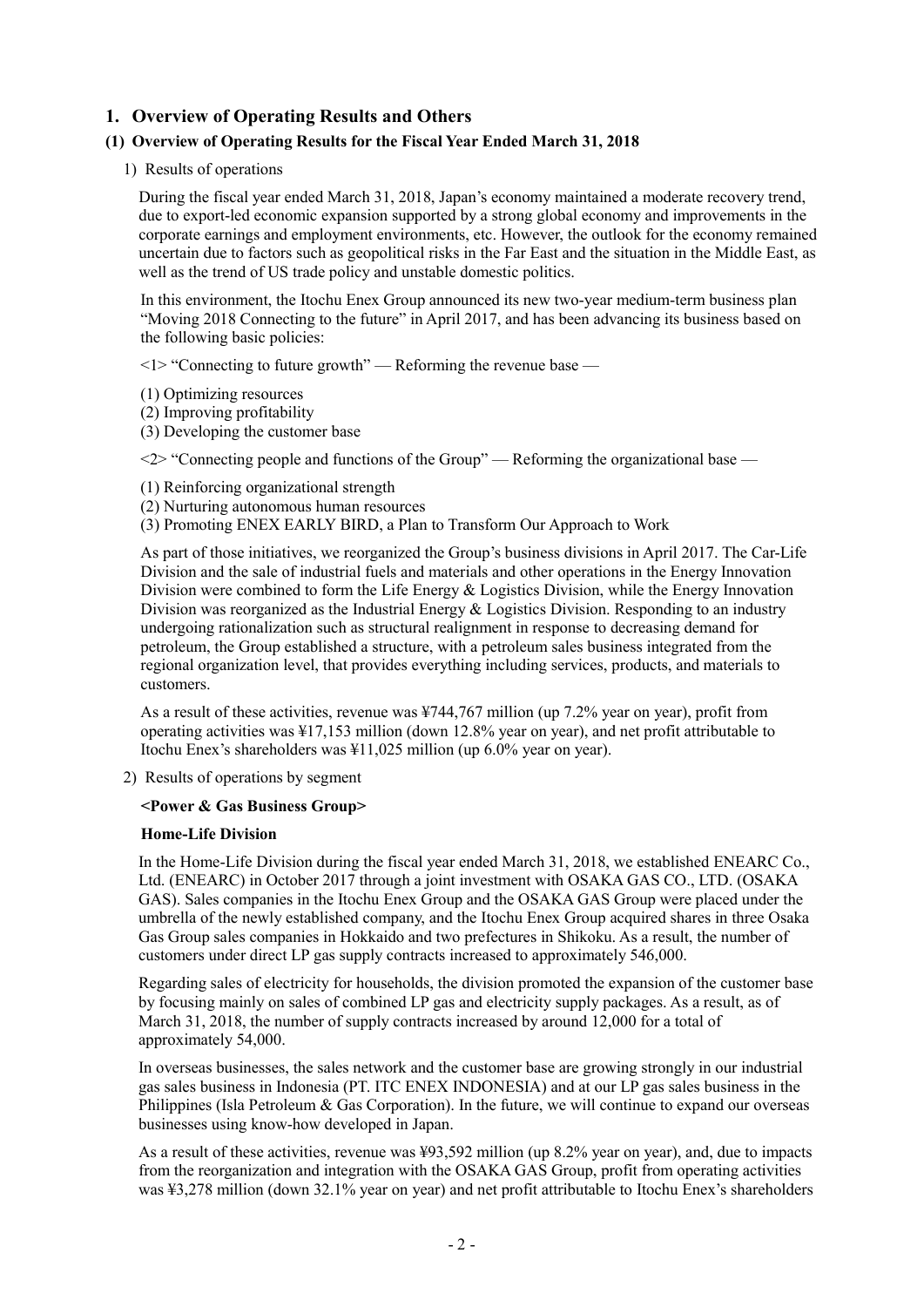was ¥3,958 million (up 40.2% year on year).

#### **Power & Utility Division**

In the Power & Utility Division during the fiscal year ended March 31, 2018, electricity sales volume and profits in the electricity sales field of the electric power business increased from the previous fiscal year, led by the Company and Oji-Itochu Enex power retailing Co., Ltd., reflecting growth in electricity sales to business users and households and closer cooperation for capabilities in electricity supply and demand operations, in addition to the diversification strategy of power source supplies, although margins compressed following the steep rise in wholesale power market prices due to a harsh winter and other factors. In this field, ENEX LIFE SERVICE CO., LTD. will lead efforts to form alliances with companies that have strong customer bases in local areas and companies in other sectors, in order to further promote investigations of new value proposals for households and small companies.

Meanwhile, in the power generation field, total power generation increased from the previous fiscal year, due to the start of operations at a new thermal power plant in October 2017, but profit decreased year on year due to factors including the nonrecurrence of a gain on sales as a result of the sale of wind power generation facilities for the purpose of replacing business assets, which was recognized in the previous year. In this field, we aim to ensure stable electricity supplies and reduce environmental impacts by enhancing our portfolio of power sources and investing in renewable energy power generation facilities.

In the heat supply business $*^1$ , demand for heat varied due to fluctuations in average temperatures during the fiscal year, but overall demand for heat increased year on year due to the impact of  $\overline{GINZA}$  SIX<sup>\*2</sup>, to which supplies started in April 2017. In addition, the division will continue to develop a comprehensive energy services business to satisfy the increasingly diverse needs of customers. Initiatives include the establishment of The Reliance Energy Okinawa, Incorporated in December 2017 as a joint venture of The Okinawa Electric Power Company, Incorporated, OSAKA GAS, and Tokyo Toshi Service CO., LTD., one of our group companies, to provide heat supply and other energy services in the Okinawa area.

As a result of these activities, revenue was ¥74,541 million (up 18.6% year on year), profit from operating activities was ¥4,626 million (down 30.3% year on year), and net profit attributable to Itochu Enex's shareholders was ¥2.210 million (down 35.1% year on year).

- \*1 Heat supply business: The heat supply business supplies cold and hot water for air conditioning to multiple office buildings and other buildings from a heat source plant using pipes.
- \*2 GINZA SIX is a multipurpose commercial facility located in Ginza district, Chuo-ku, Tokyo. Group company Tokyo Toshi Service CO., LTD. provides district heating services to the facility.

#### **<Energy Innovation & Logistics Business Group>**

#### **Life Energy & Logistics Division**

In the Life Energy & Logistics Division during the fiscal year ended March 31, 2018, both sales volume and profits increased from the previous fiscal year, despite an operating environment characterized by a continued decline in demand for fuel in the domestic market.

Effective from this fiscal year, the Car-Life Stations  $(CS)^{*3}$ -related business, industrial fuel business, AdBlue<sup>\*4</sup> business, business user electricity supply business, and other operations were integrated to newly form the Life Energy & Logistics Division, which comprehensively proposes diverse products and service solutions beyond the conventional framework by business, in order to satisfy the needs of local customers in each area.

In the Industrial Energy sales business, we offer new value by promoting proposals for new products such as sales of GTL $^{\ast5}$  fuel, which is made using natural gas as a raw material, in addition to conventional industrial fuels.

In the AdBlue sales business, we are expanding sales channels such as exports to Singapore and sales for ships.

In the CS-related business, we continued to introduce our new POS system at affiliated CS sites and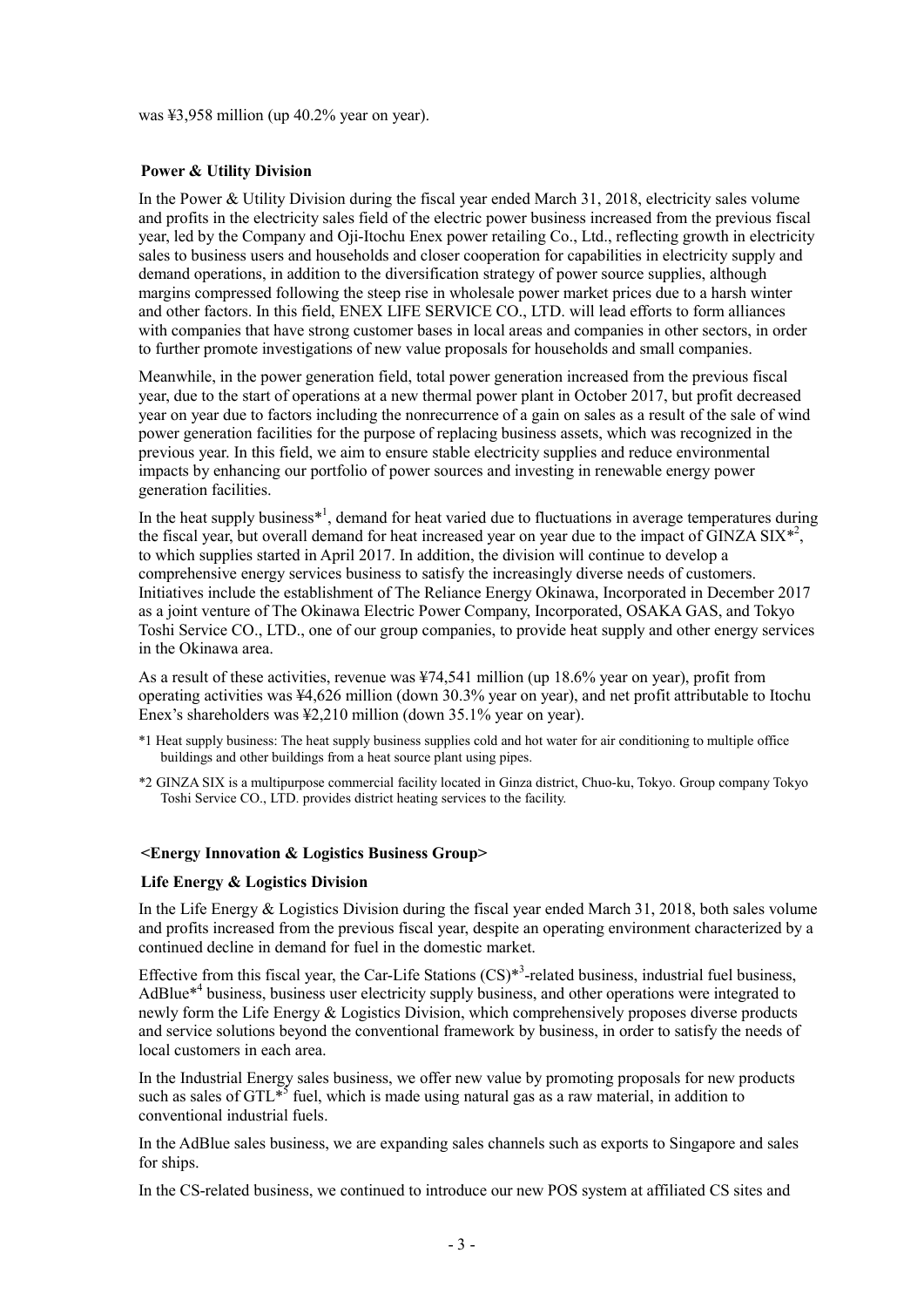used a shared loyalty points system to exchange customers with companies in other sectors. The number of Car-Life Stations in the Itochu Enex Group during the fiscal year ended March 31, 2018, was 1,812, marking a net decrease of 76 stations from the end of the previous fiscal year due to planned withdrawal of unprofitable stations.

In the automobile-related business, ENEXAUTO CO., LTD. started operating the Itsumo Rent-a-Car business under a new brand, Carlife Stadium car rentals in April 2017. We will improve the quality of vehicles and sales services for customers to expand the functions of the car rental network, while also working to attract more customers through web-based promotions and customer transfers from other companies.

At Nissan Osaka Sales Co., Ltd., unit sales in the third quarter declined sharply compared to the same period a year earlier due to the impacts of improper conduct in final inspections for vehicles by Nissan Motor Co., Ltd., which came to light in September 2017. However, unit sales in the fourth quarter recovered and exceeded unit sales in the same period a year earlier due to the introduction of new car models. Combined with strong sales in the first half of the fiscal year, total unit sales for the full year exceeded that in the previous year.

As a result of these activities, revenue was ¥488,399 million (up 1.8% year on year), profit from operating activities was ¥8,011 million (up 38.9% year on year), and net profit attributable to Itochu Enex's shareholders was ¥4,070 million (up 58.3% year on year).

- \*3 Car-Life Stations: Car-Life Stations are service stations offering multiple services provided by the Company.
- \*4 AdBlue is a high-grade urea solution used in SCR systems, which detoxifies nitrogen compounds (NOx) contained in exhaust gases of diesel vehicles.
- \*5 GTL is the acronym of Gas to Liquid technology, which is used to convert natural gas to gasoline, kerosene, diesel and other fuels. GTL is a method of producing environmentally friendly fuel that contains almost no sulfur, metals, etc.

#### **Industrial Energy & Logistics Division**

During the fiscal year ended March 31, 2018, the Industrial Energy  $\&$  Logistics Division was formed as a new division as a result of a structural reorganization of the Energy Innovation Division and the Car Life Division. The division is focused on four main businesses: the asphalt sales business, marine fuel sales business, petroleum product trading business and the tank terminal business. Leveraging the highly specialist skills of all its businesses, the division is developing advanced, optimized supply chains in each business and using diverse networks to expand trading volume in order to build a stable earnings base.

As part of those initiatives, in the marine fuel sales business, we deployed a new fuel supply ship at Oita Port in November 2017, giving the business a nationwide fleet of eight supply ships.

In addition, we will also focus on building the environmental and recycling-related business as a new business base. In the fly ash business<sup>\*6</sup>, which recycles and sells coal ash discharged from the Itochu Enex Group's thermal power plants, KANOU FA CO., LTD. started full-scale operations in November 2017 and has been promoting business expansion. Moreover, the slop and oil recycling business, which recycles and sells waste oil recovered from ships, is building a track record and is promoting expansion of the business. The division will also actively develop and explore other new initiatives and investment projects.

As a result of these activities, revenue was ¥88,235 million (up 33.3% year on year), profit from operating activities was ¥1,804 million (down 22.5% year on year), and net profit attributable to Itochu Enex's shareholders was ¥1,253 million (down 24.0% year on year).

\*6 Fly ash business: The fly ash business recovers and processes fly ash (a type of coal ash discharged from coal-fired thermal power plants). The processed fly ash is then reused as a roadbed material for asphalt road surfacing and other applications.

3) Forecasts of consolidated financial results for the fiscal year ending March 31, 2019

In the forecast for consolidated financial results for the fiscal year ending March 31, 2019, we project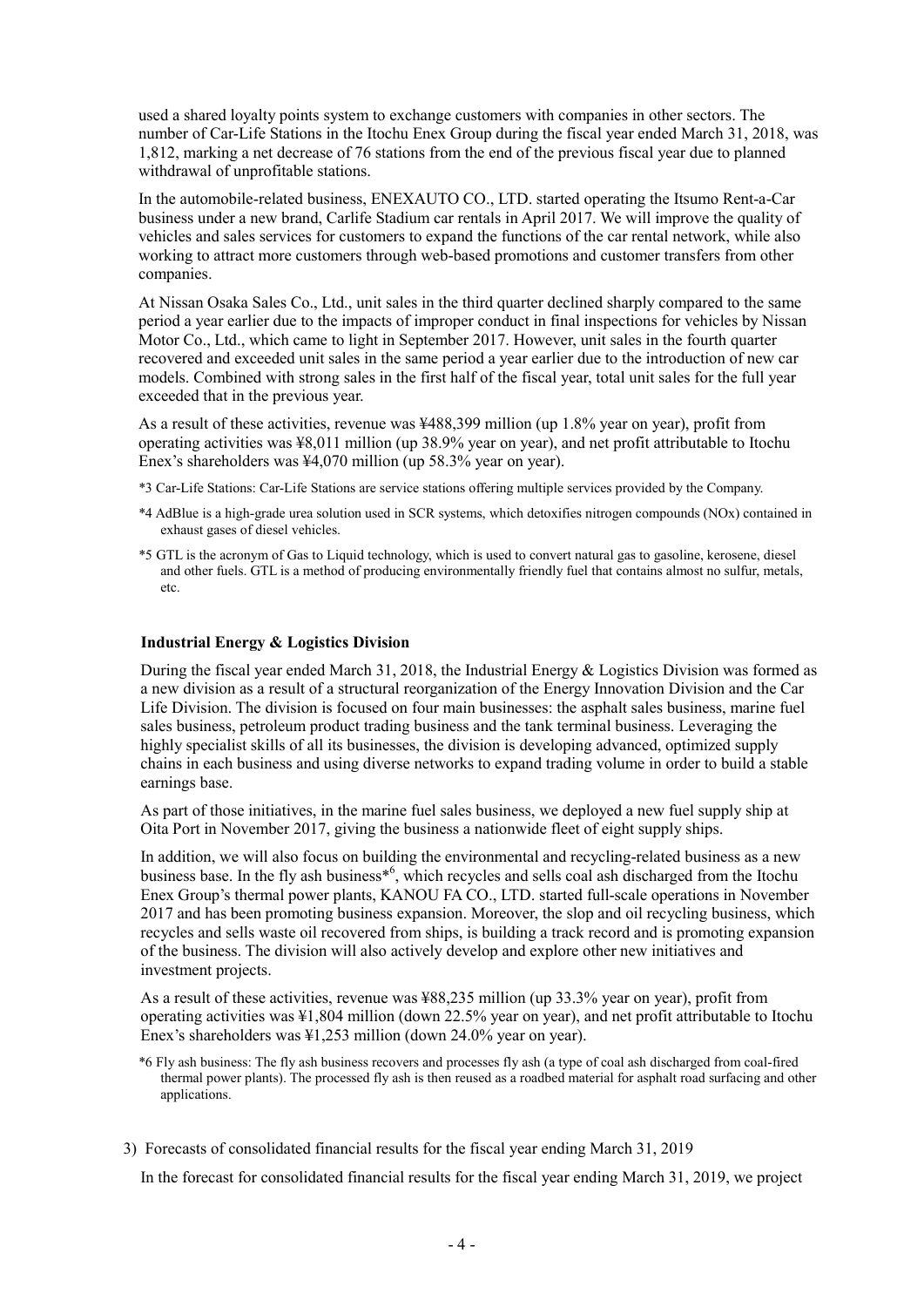¥1,250,000 million in total trading transactions, up 8.1% year on year, ¥18,700 million in profit from operating activities, up 9.0% year on year, ¥18,500 million in profit before tax, down 3.5% year on year, and ¥11,300 million in net profit attributable to Itochu Enex's shareholders, up 2.5% year on year.

Basic earnings per share attributable to Itochu Enex's shareholders are projected at ¥100.11.

#### **(2) Overview of Financial Position for the Fiscal Year Ended March 31, 2018**

1) Analysis of assets, liabilities, equity and cash flows

#### **Assets, liabilities and equity**

Total assets amounted to ¥382,621 million as of March 31, 2018, an increase of ¥38,018 million from March 31, 2017, mainly due to an increase in trade receivables. Total liabilities amounted to \\$245,555 million, an increase of ¥28,429 million from March 31, 2017, mainly due to an increase in trade payables. Total equity totaled ¥137,066 million, an increase of ¥9,589 million from March 31, 2017, due to factors including increased net profit attributable to Itochu Enex's shareholders and decreased payment of cash dividends, and the like.

We consequently ended the fiscal year with a ratio of shareholders' equity to total assets of 30.3%.

#### **Cash flows**

Cash and cash equivalents (net cash) totaled ¥22,573 million as of March 31, 2017, down ¥154 million from March 31, 2017.

#### *Cash flows from operating activities*

Operating activities earned net cash of ¥24,239 million. This was derived mainly from factors including profit before tax of ¥19,169 million, depreciation and amortization of ¥10,824 million and income taxes paid of ¥7,167 million.

#### *Cash flows from investing activities*

Investing activities used net cash of ¥18,458 million. Major items included payments for purchase of property, plant and equipment and investment property of ¥14,432 million, proceeds from sales of investment of ¥5,411 million and increase in deposits paid of ¥7,000 million.

#### *Cash flows from financing activities*

Financing activities used net cash of ¥5,850 million. Major items included expenditures due to a decrease in interest-bearing debt of ¥1,292 million and cash dividends paid of ¥4,513 million.

#### 2) Cash flow indicators

| Fiscal year ended March 31,                                              | 2016 | 2017 | 2018 |
|--------------------------------------------------------------------------|------|------|------|
| Ratio of shareholders' equity to total assets $(\% )$                    | 33 1 | 315  | 30.3 |
| Ratio of shareholders' equity to total assets at market<br>value $(\% )$ | 33.6 | 30 2 | 29.5 |
| Ratio of cash flow to interest-bearing debt (years)                      | 12   | 23   | 18   |
| Interest-coverage ratio (times)                                          | 33.5 | 192  | 27 R |

Ratio of shareholders' equity to total assets: Total shareholders' equity / Total assets

Ratio of shareholders' equity to total assets at market value: Market capitalization / Total assets Ratio of cash flow to interest-bearing debt: Interest-bearing debt / Cash flow

Interest-coverage ratio: Cash flow / Interest expense

(Note 1.) All of the above ratios were calculated using consolidated financial statement data.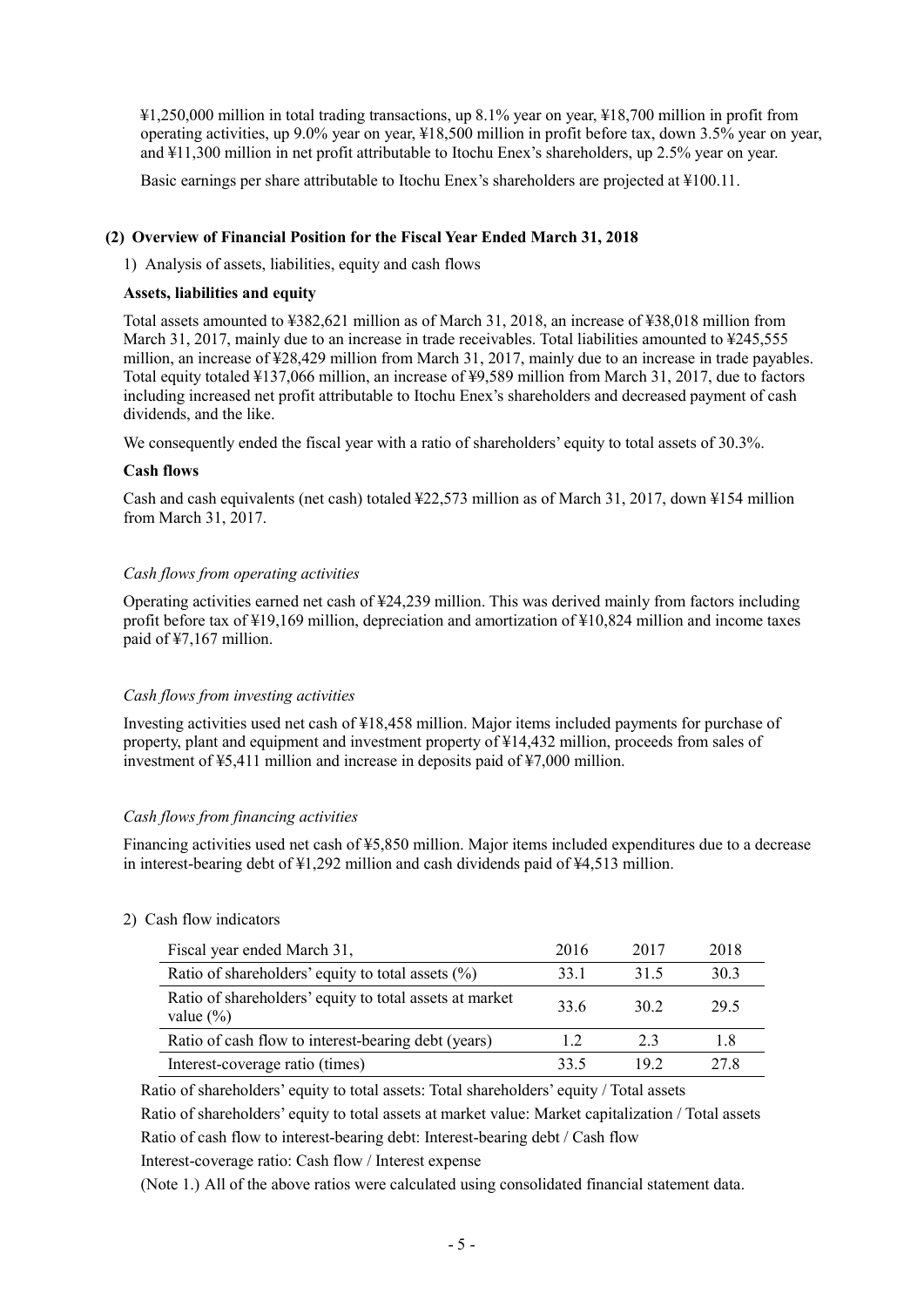- (Note 2.) Market capitalization was calculated by multiplying the fiscal-year-end closing share price by the number of shares outstanding at fiscal year-end (net of treasury stock).
- (Note 3.) "Cash flow" is "Cash provided by (used in) operating activities" on the Consolidated Statement of Cash Flows.
- (Note 4.) Interest-bearing debt is all debt, of the debt carried on the Consolidated Statement of Financial Position, on which interest is payable.

#### **(3) Profit Distribution Policy and Dividends for the Fiscal Years Ended March 31, 2017 and Ending March 31, 2018**

In terms of shareholder returns, we aim to maintain a consolidated dividend payout ratio of at least 30% in accord with our policy of paying stable dividends on an ongoing basis while maintaining sustained business growth.

For the fiscal year ended March 31, 2018, we plan to pay a year-end dividend of ¥24 per share. For the fiscal year ending March 31, 2019, we plan to pay annual dividends of ¥40 per share (including an interim dividend of ¥20 per share).

With respect to internally retained funds, our basic policy is to use such funds to invest in our business to strengthen our operating foundation and further increase earnings.

#### **2. Basic concepts underlying selection of accounting standards**

The Itochu Enex Group adopted IFRS (International Financing Reporting Standards) from the fiscal year ended March 2014, in order to improve international comparability and the convenience of financial information in capital markets.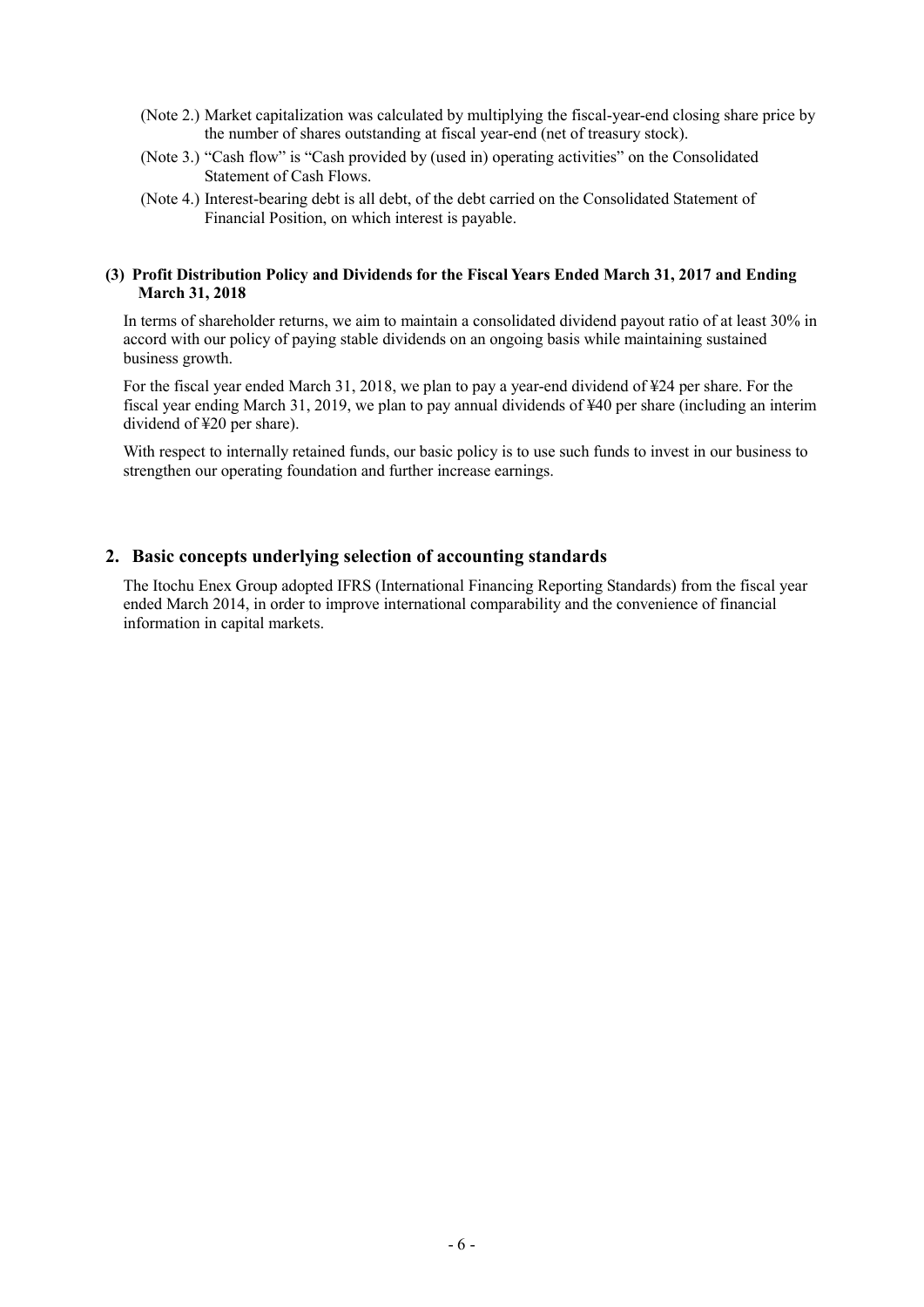## **3. Consolidated Financial Statements**

## **(1) Consolidated Statement of Financial Position**

|                                                     |                | (Millions of yen) |
|-----------------------------------------------------|----------------|-------------------|
|                                                     | As of          | As of             |
|                                                     | March 31, 2017 | March 31, 2018    |
| <b>ASSETS</b>                                       |                |                   |
| Current assets                                      |                |                   |
| Cash and cash equivalents                           | 22,727         | 22,573            |
| Trade receivables                                   | 94,759         | 119,541           |
| Other current financial assets                      | 29,709         | 38,860            |
| Inventories                                         | 27,155         | 28,380            |
| Trade advances paid                                 | 1,900          | 1,690             |
| Other current assets                                | 1,877          | 1,725             |
| Total current assets                                | 178,127        | 212,769           |
| Non-current assets                                  |                |                   |
| Investments accounted for by the equity method      | 11,749         | 26,145            |
| Other investments                                   | 7,461          | 3,406             |
| Non-current financial assets other than investments | 10,803         | 11,400            |
| Property, plant and equipment                       | 87,588         | 85,326            |
| Investment property                                 | 11,986         | 10,166            |
| Goodwill                                            | 533            | 692               |
| Intangible assets                                   | 23,638         | 20,798            |
| Deferred tax assets                                 | 11,359         | 10,502            |
| Other non-current assets                            | 1,359          | 1,417             |
| Total non-current assets                            | 166,476        | 169,852           |
| Total assets                                        | 344,603        | 382,621           |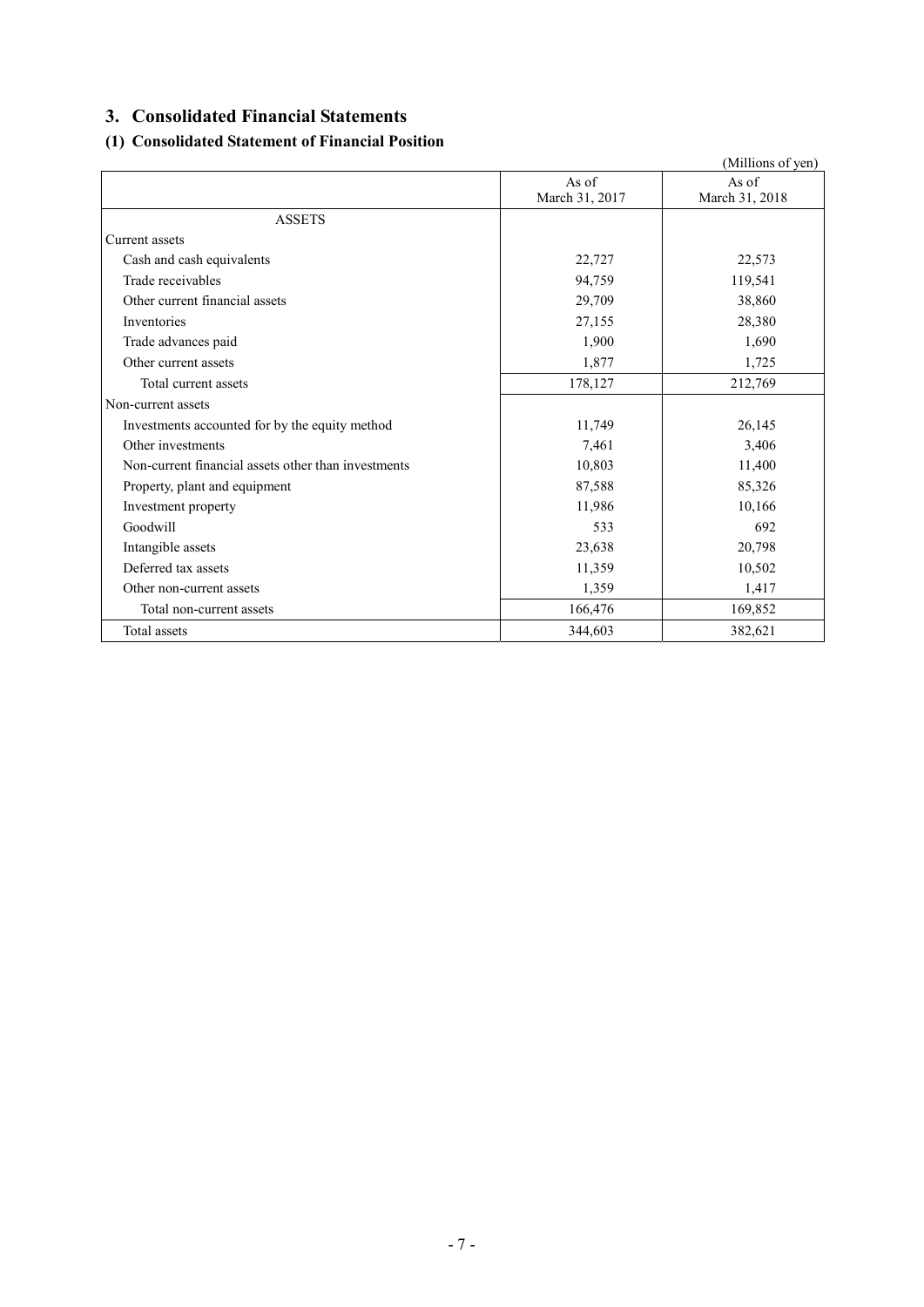|                                               |                         | (Millions of yen)       |
|-----------------------------------------------|-------------------------|-------------------------|
|                                               | As of<br>March 31, 2017 | As of<br>March 31, 2018 |
| <b>LIABILITIES AND EQUITY</b>                 |                         |                         |
| <b>Current</b> liabilities                    |                         |                         |
| Short-term bonds and borrowings               | 9,318                   | 12,432                  |
| Trade payables                                | 101,902                 | 127,445                 |
| Other current financial liabilities           | 8,719                   | 8,539                   |
| Income taxes payable                          | 5,258                   | 3,650                   |
| Advances from customers                       | 6,460                   | 10,583                  |
| Other current liabilities                     | 12,094                  | 12,280                  |
| Total current liabilities                     | 143,751                 | 174,929                 |
| Non-current liabilities                       |                         |                         |
| Non-current bonds and borrowings              | 31,702                  | 30,273                  |
| Other non-current financial liabilities       | 24,501                  | 23,335                  |
| Non-current liabilities for employee benefits | 9,761                   | 9,820                   |
| Deferred tax liabilities                      | 1,961                   | 2,185                   |
| Provisions                                    | 5,052                   | 4,757                   |
| Other non-current liabilities                 | 398                     | 256                     |
| Total non-current liabilities                 | 73,375                  | 70,626                  |
| <b>Total liabilities</b>                      | 217,126                 | 245,555                 |
| Equity                                        |                         |                         |
| Common stock                                  | 19,878                  | 19,878                  |
| Capital surplus                               | 18,740                  | 18,892                  |
| Retained earnings                             | 73,300                  | 80,352                  |
| Other components of equity                    | (1,655)                 | (1, 145)                |
| Treasury stock                                | (1,752)                 | (1, 873)                |
| Total shareholders' equity                    | 108,511                 | 116,104                 |
| Non-controlling interests                     | 18,966                  | 20,962                  |
| Total equity                                  | 127,477                 | 137,066                 |
| Total liabilities and equity                  | 344,603                 | 382,621                 |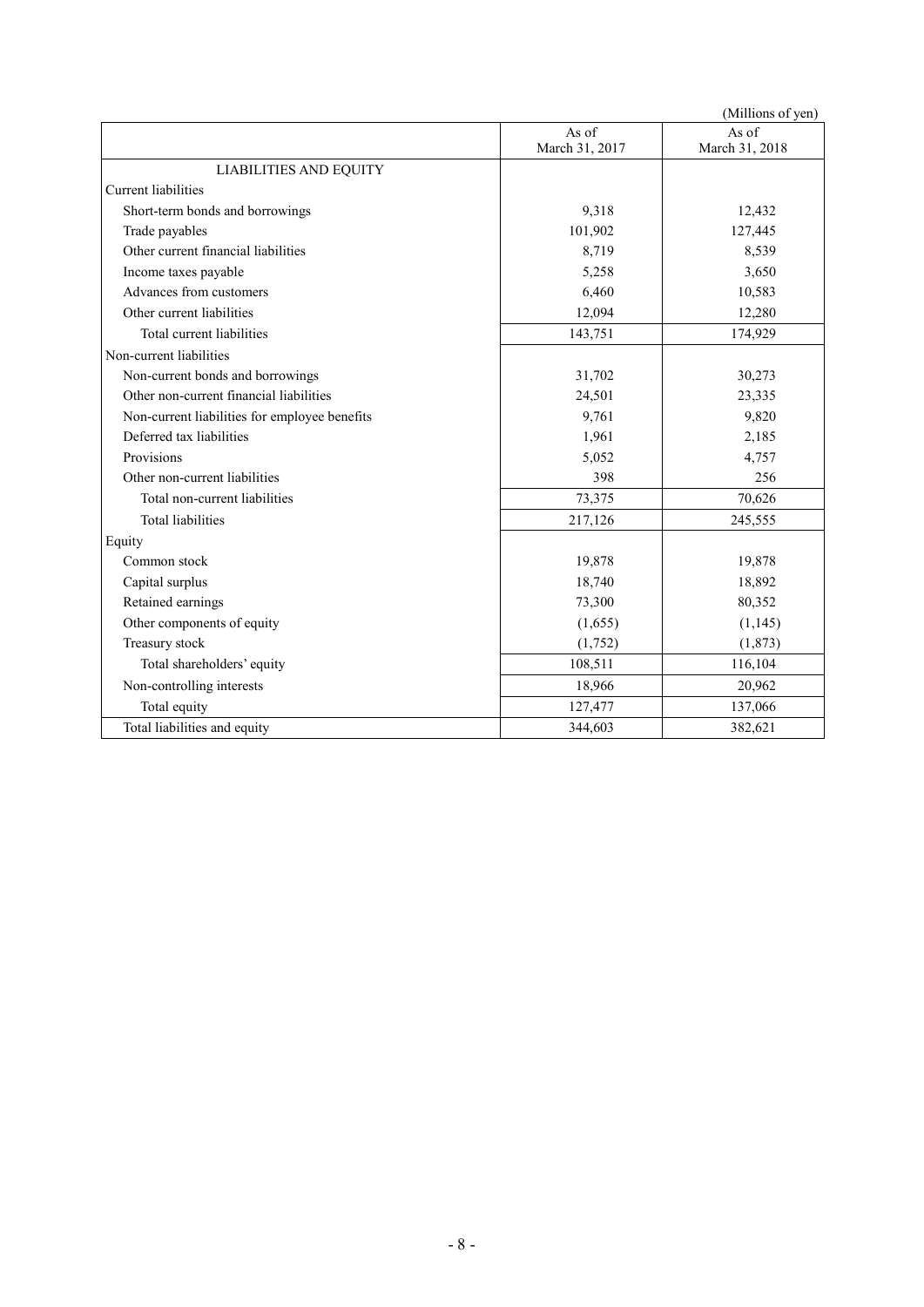## **(2) Consolidated Statement of Comprehensive Income**

|                                                                             | Fiscal year ended | (Millions of yen)<br>Fiscal year ended |
|-----------------------------------------------------------------------------|-------------------|----------------------------------------|
|                                                                             | March 31, 2017    | March 31, 2018                         |
| Revenue                                                                     | 695,060           | 744,767                                |
| Cost of sales                                                               | (601, 456)        | (655, 945)                             |
| Gross profit                                                                | 93,604            | 88,822                                 |
| Other expense                                                               |                   |                                        |
| Selling, general and administrative expenses                                | (74, 697)         | (70, 931)                              |
| Loss from tangible assets, intangible assets and goodwill                   | (982)             | (1, 544)                               |
| $Other-net$                                                                 | 1,753             | 806                                    |
| Total other expense                                                         | (73, 926)         | (71,669)                               |
| Profit from operating activities                                            | 19,678            | 17,153                                 |
| Financial income and costs                                                  |                   |                                        |
| Interest income                                                             | 89                | 92                                     |
| Dividends received                                                          | 246               | 296                                    |
| Interest expense                                                            | (966)             | (950)                                  |
| Other financial income and costs – net                                      | (203)             | (241)                                  |
| Total financial income and costs                                            | (834)             | (803)                                  |
| Share of profit (loss) of investments accounted for by the equity<br>method | 500               | 493                                    |
| Gains on business reorganization and others                                 |                   | 2,326                                  |
| Profit before tax                                                           | 19,344            | 19,169                                 |
| Income tax expense                                                          | (6, 599)          | (5,945)                                |
| Net profit                                                                  | 12,745            | 13,224                                 |
| Net profit attributable to:                                                 |                   |                                        |
| Net profit attributable to Itochu Enex's shareholders                       | 10,405            | 11,025                                 |
| Net profit attributable to non-controlling interests                        | 2,340             | 2,199                                  |
| Total                                                                       | 12,745            | 13,224                                 |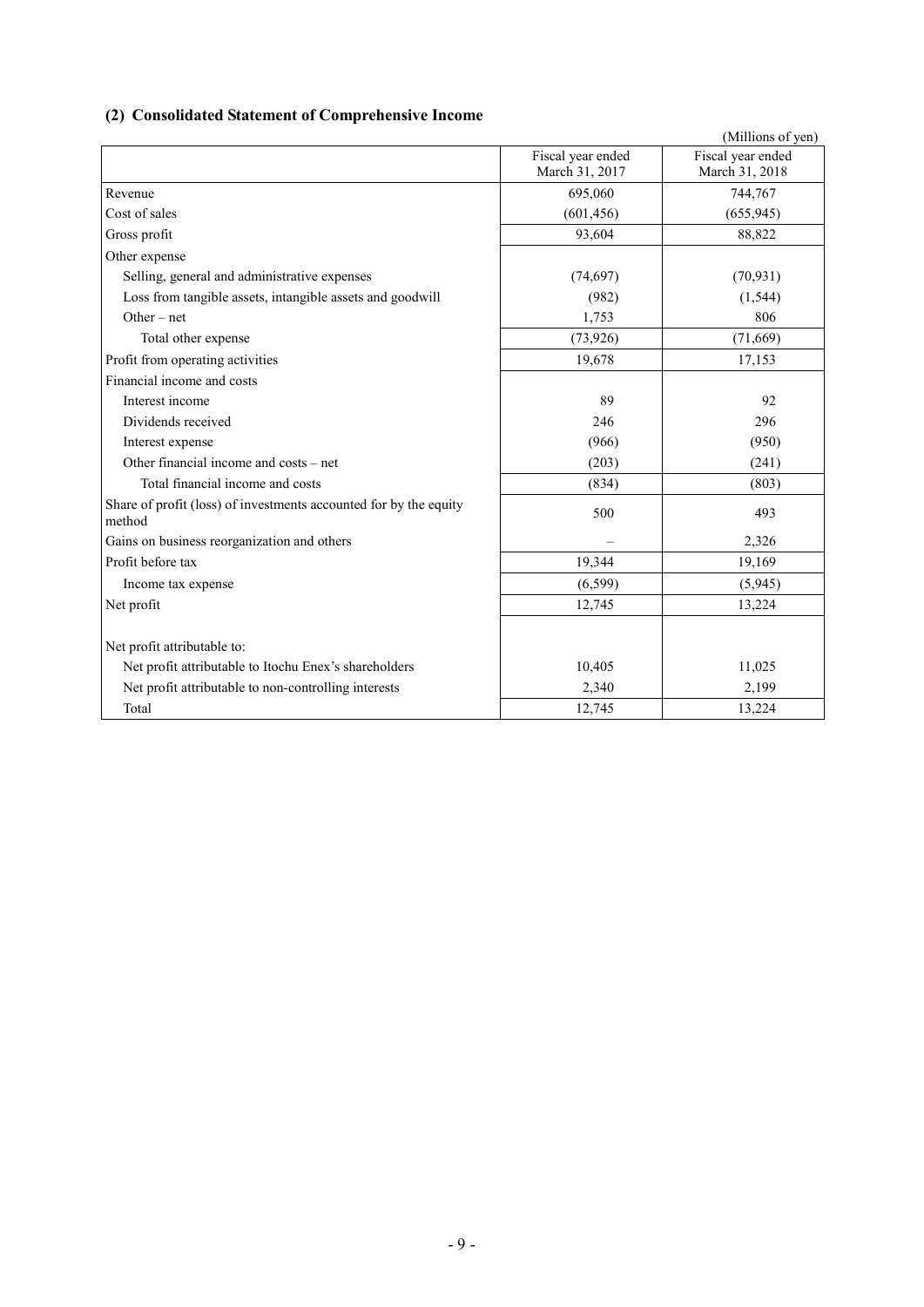|                                                                                |                                     | (Millions of yen)                   |
|--------------------------------------------------------------------------------|-------------------------------------|-------------------------------------|
|                                                                                | Fiscal year ended<br>March 31, 2017 | Fiscal year ended<br>March 31, 2018 |
| Other comprehensive income (net of tax effect)                                 |                                     |                                     |
| Items that will not be transferred to profit or loss                           |                                     |                                     |
| <b>FVTOCI</b> financial assets                                                 | 78                                  | 892                                 |
| Remeasurement of net defined benefit liability                                 | 206                                 | 105                                 |
| Other comprehensive income in associates accounted for by the<br>equity method | $\theta$                            | (9)                                 |
| Items that may be transferred to profit or loss                                |                                     |                                     |
| Exchange differences on translating foreign operations                         | (37)                                | (38)                                |
| Cash flow hedges                                                               | 111                                 | 74                                  |
| Other comprehensive income in associates accounted for by the<br>equity method | 224                                 | (519)                               |
| Total other comprehensive income (net of tax effect)                           | 582                                 | 505                                 |
| Comprehensive income                                                           | 13,327                              | 13,729                              |
| Comprehensive income attributable to:                                          |                                     |                                     |
| Comprehensive income attributable to Itochu Enex's shareholders                | 10,866                              | 11,460                              |
| Comprehensive income attributable to non-controlling interests                 | 2,461                               | 2,269                               |
| Total                                                                          | 13,327                              | 13,729                              |
|                                                                                |                                     | (Yen)                               |
| Earnings per share attributable to Itochu Enex's shareholders                  |                                     |                                     |

| Larmings per share authoritable to hoema Lifex s'shareholders |                          |       |
|---------------------------------------------------------------|--------------------------|-------|
| Basic                                                         | 92.09                    | 97.63 |
| Diluted                                                       | $\overline{\phantom{0}}$ |       |
|                                                               |                          |       |

|                                                                       | $-1.1.1$<br>ven<br>`uion.<br>◡⊥ |
|-----------------------------------------------------------------------|---------------------------------|
| Total ti<br>trading<br>. teams an<br>tions<br>-tansac.<br>.<br>$\sim$ | 144<br>٦h<br>, , ,<br>, 100,0   |

(Note) Total trading transactions are presented in accordance with the Japanese accounting practices and represent the total amounts of transactions that the Company and its subsidiaries conducted as a party in contracts and for which they acted as an agent. This item is voluntarily disclosed by the Company for investors' convenience and is not required to be disclosed under International Financial Reporting Standards ("IFRSs").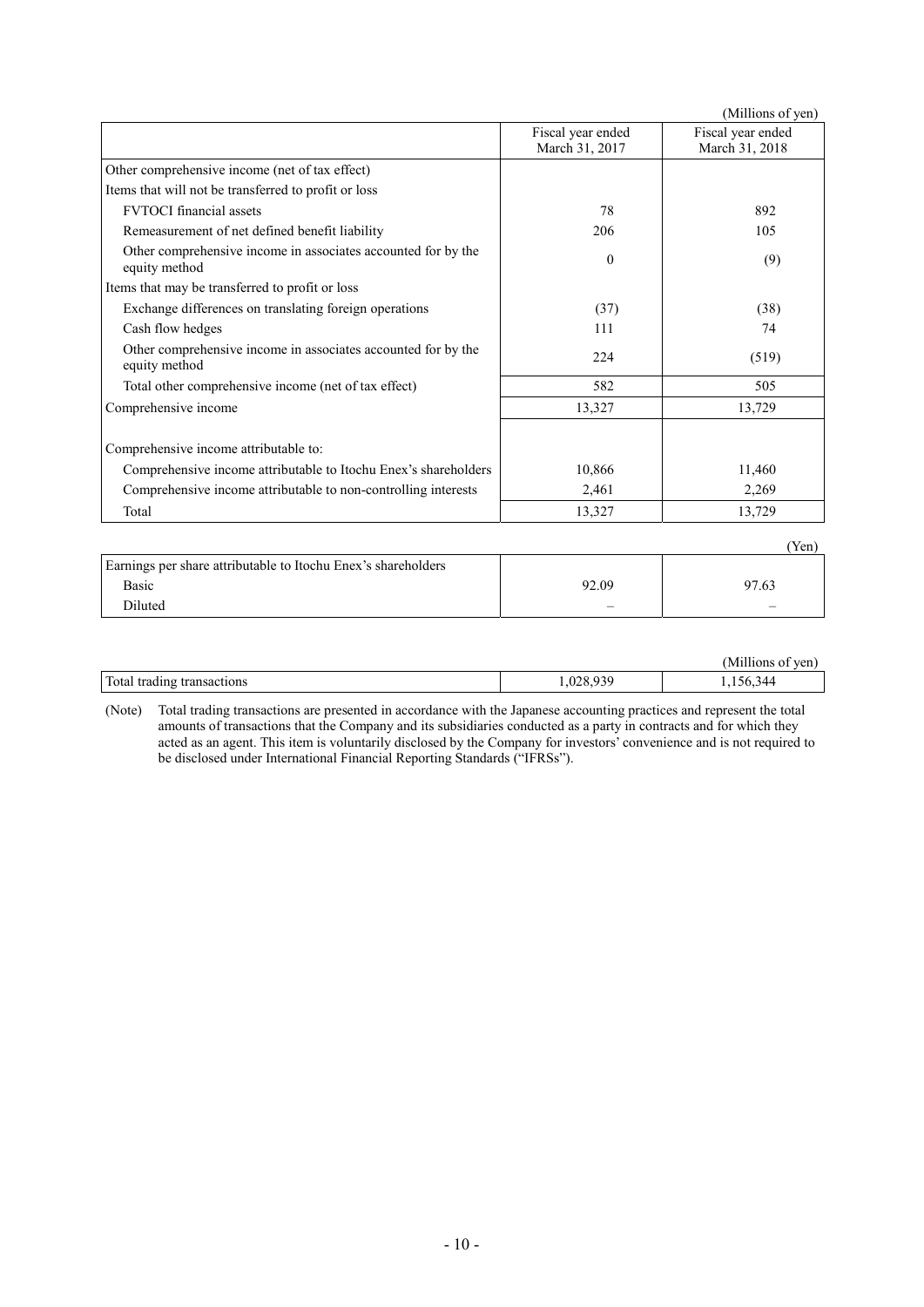## **(3) Consolidated Statement of Changes in Equity**

|                                                                                |                                     | (Millions of yen)                   |
|--------------------------------------------------------------------------------|-------------------------------------|-------------------------------------|
|                                                                                | Fiscal year ended<br>March 31, 2017 | Fiscal year ended<br>March 31, 2018 |
| Equity                                                                         |                                     |                                     |
| Common stock                                                                   |                                     |                                     |
| Balance at the beginning of the period                                         | 19,878                              | 19,878                              |
| Balance at the end of the period                                               | 19,878                              | 19,878                              |
| Capital surplus                                                                |                                     |                                     |
| Balance at the beginning of the period                                         | 18,740                              | 18,740                              |
| Acquisition of subsidiary shares from non-controlling interests                |                                     | 152                                 |
| Balance at the end of the period                                               | 18,740                              | 18,892                              |
| Retained earnings                                                              |                                     |                                     |
| Balance at the beginning of the period                                         | 66,024                              | 73,300                              |
| Net profit attributable to Itochu Enex's shareholders                          | 10,405                              | 11,025                              |
| Transfer from other components of equity                                       | (248)                               | (75)                                |
| Cash dividends paid to Itochu Enex's shareholders                              | (2,881)                             | (3,898)                             |
| Balance at the end of the period                                               | 73,300                              | 80,352                              |
| Other components of equity                                                     |                                     |                                     |
| Balance at the beginning of the period                                         | (2,364)                             | (1,655)                             |
| Other comprehensive income attributable to Itochu Enex's<br>shareholders       | 461                                 | 435                                 |
| Transfer to retained earnings                                                  | 248                                 | 75                                  |
| Balance at the end of the period                                               | (1,655)                             | (1, 145)                            |
| Treasury stock                                                                 |                                     |                                     |
| Balance at the beginning of the period                                         | (1,752)                             | (1,752)                             |
| Purchase and disposal of treasury stock                                        | (0)                                 | (121)                               |
| Balance at the end of the period                                               | (1,752)                             | (1, 873)                            |
| Total shareholders' equity                                                     | 108,511                             | 116,104                             |
| Non-controlling interests                                                      |                                     |                                     |
| Balance at the beginning of the period                                         | 16,636                              | 18,966                              |
| Net profit attributable to non-controlling interests                           | 2,340                               | 2,199                               |
| Other comprehensive income attributable to non-controlling<br>interests        | 120                                 | 69                                  |
| Cash dividends paid to non-controlling interests                               | (345)                               | (615)                               |
| Changes due to additional acquisition and sale of interests in<br>subsidiaries | 215                                 | 343                                 |
| Balance at the end of the period                                               | 18,966                              | 20,962                              |
| Total equity                                                                   | 127,477                             | 137,066                             |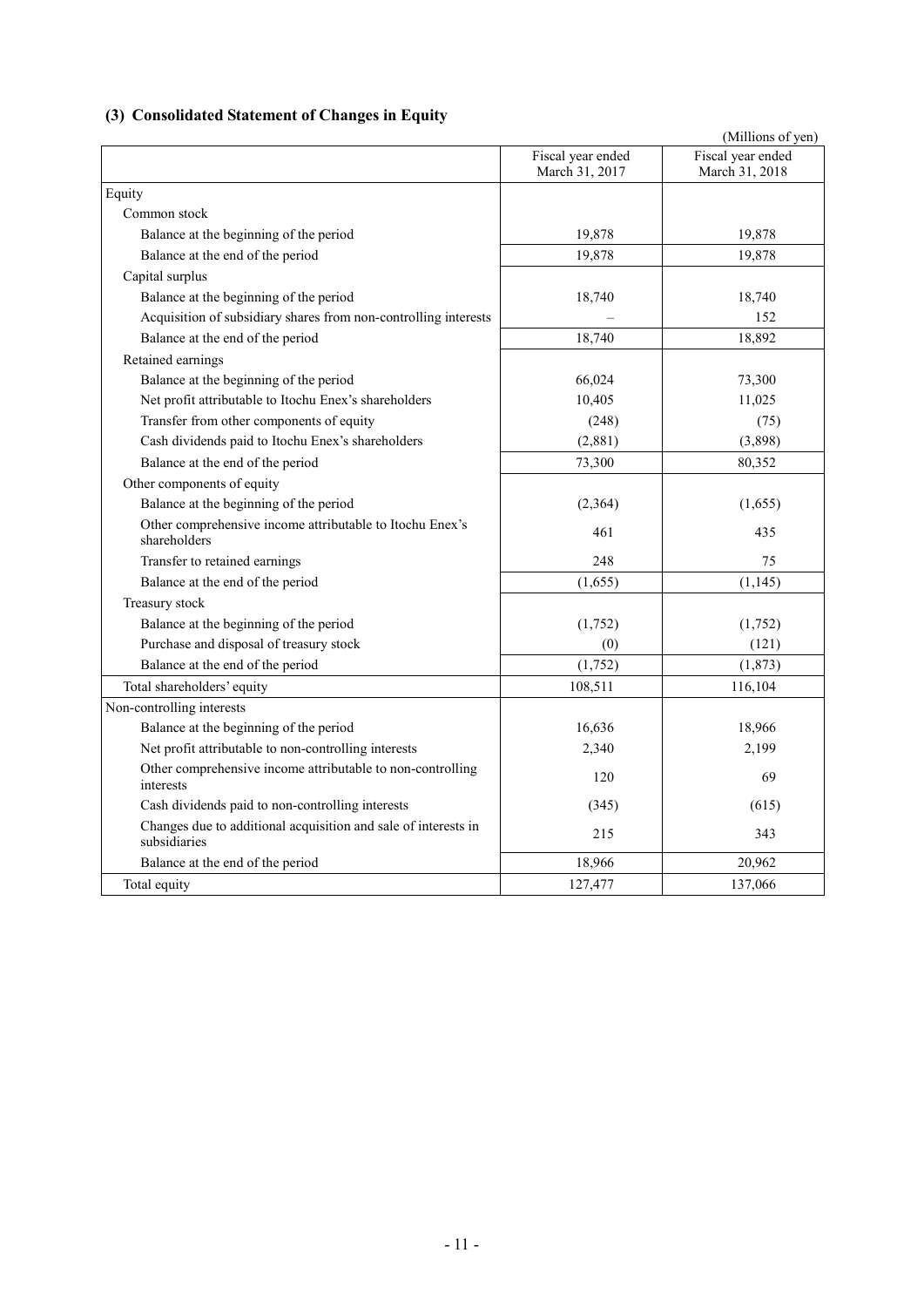### **(4) Consolidated Statement of Cash Flows**

|                                                                                   |                                     | (Millions of yen)                   |
|-----------------------------------------------------------------------------------|-------------------------------------|-------------------------------------|
|                                                                                   | Fiscal year ended<br>March 31, 2017 | Fiscal year ended<br>March 31, 2018 |
| Cash flows from operating activities                                              |                                     |                                     |
| Profit before tax                                                                 | 19,344                              | 19,169                              |
| Depreciation and amortization                                                     | 10,856                              | 10,824                              |
| Loss from tangible assets, intangible assets and goodwill                         | 982                                 | 1,544                               |
| Financial income                                                                  | 834                                 | 803                                 |
| Share of loss (profit) of investments accounted for by the equity<br>method       | (500)                               | (493)                               |
| Gains on business reorganization and others                                       |                                     | (2,326)                             |
| Decrease (increase) in trade receivables                                          | (22,938)                            | (25,998)                            |
| Decrease (increase) in inventories                                                | (1, 337)                            | (1,964)                             |
| Increase (decrease) in trade payables                                             | 21,158                              | 26,284                              |
| Other $-$ net                                                                     | (4,629)                             | 3,699                               |
| Interest and dividends received                                                   | 510                                 | 737                                 |
| Interest expense                                                                  | (927)                               | (873)                               |
| Income taxes paid                                                                 | (5, 522)                            | (7,167)                             |
| Net cash flows provided by operating activities                                   | 17,831                              | 24,239                              |
| Cash flows from investing activities                                              |                                     |                                     |
| Purchase of investments accounted for by the equity method                        | (2,649)                             | (5,972)                             |
| Purchase of investments                                                           | (30)                                | (256)                               |
| Proceeds from sales of investments                                                | 1,472                               | 5,411                               |
| Acquisition of subsidiaries, net of cash acquired                                 | (645)                               | (3,751)                             |
| Proceeds from sales of subsidiaries, net of cash acquired                         | 3,001                               |                                     |
| Loss of control of subsidiaries                                                   |                                     | (598)                               |
| Payment for loans receivable                                                      | (1,661)                             | (444)                               |
| Collection of loans receivable                                                    | 1,710                               | 5,675                               |
| Payments for purchase of property, plant and equipment and<br>investment property | (8, 436)                            | (11, 887)                           |
| Proceeds from sales of property, plant and equipment and<br>investment property   | 2,810                               | 2,536                               |
| Purchase of intangible assets                                                     | (1,622)                             | (2,545)                             |
| Proceeds from sales of intangible assets                                          | 169                                 | 136                                 |
| Increase in deposits paid – net                                                   | (9,000)                             | (7,000)                             |
| Other $-$ net                                                                     | 169                                 | 237                                 |
| Net cash flows used in investing activities                                       | (14, 712)                           | (18, 458)                           |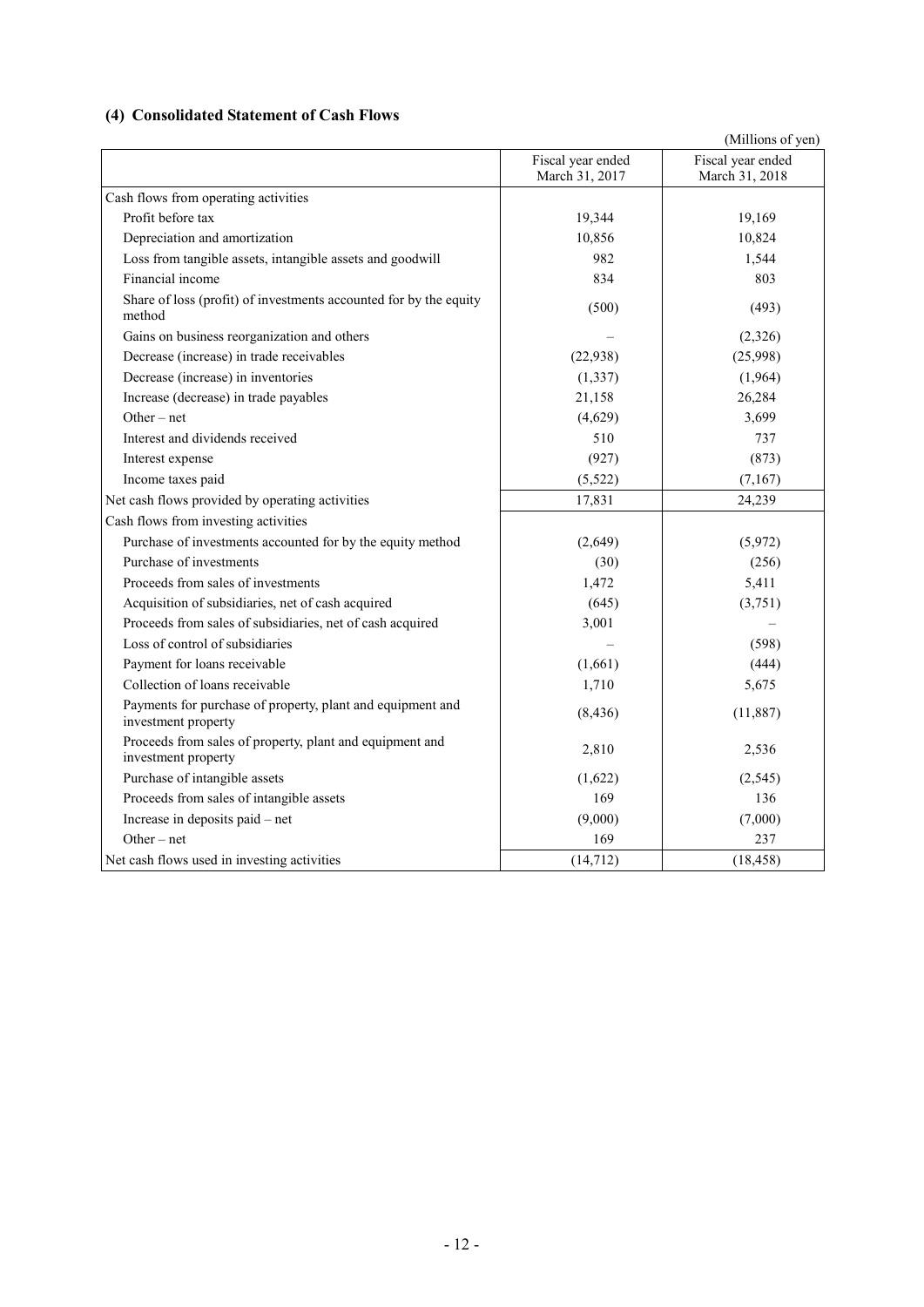(Millions of yen)

|                                                              | Fiscal year ended<br>March 31, 2017 | Fiscal year ended<br>March 31, 2018 |
|--------------------------------------------------------------|-------------------------------------|-------------------------------------|
| Cash flows from financing activities                         |                                     |                                     |
| Proceeds from bonds and borrowings                           | 7,500                               |                                     |
| Repayments of bonds and borrowings                           | (3,858)                             | (8,615)                             |
| Net decrease in short-term borrowings                        | (1,743)                             | 7,323                               |
| Proceeds from share issuance to non-controlling interests    | 132                                 | 76                                  |
| Cash dividends paid to Itochu Enex's shareholders            | (2,881)                             | (3,898)                             |
| Cash dividends paid to non-controlling interests             | (345)                               | (615)                               |
| Purchase of treasury stock                                   |                                     | (121)                               |
| Other $-$ net                                                | (0)                                 | (0)                                 |
| Net cash flows used in financing activities                  | (1,195)                             | (5,850)                             |
| Net increase in cash and cash equivalents                    | 1,924                               | (69)                                |
| Cash and cash equivalents at the beginning the period        | 20,824                              | 22,727                              |
| Effect of exchange rate changes on cash and cash equivalents | (21)                                | (85)                                |
| Cash and cash equivalents at the end of the period           | 22,727                              | 22,573                              |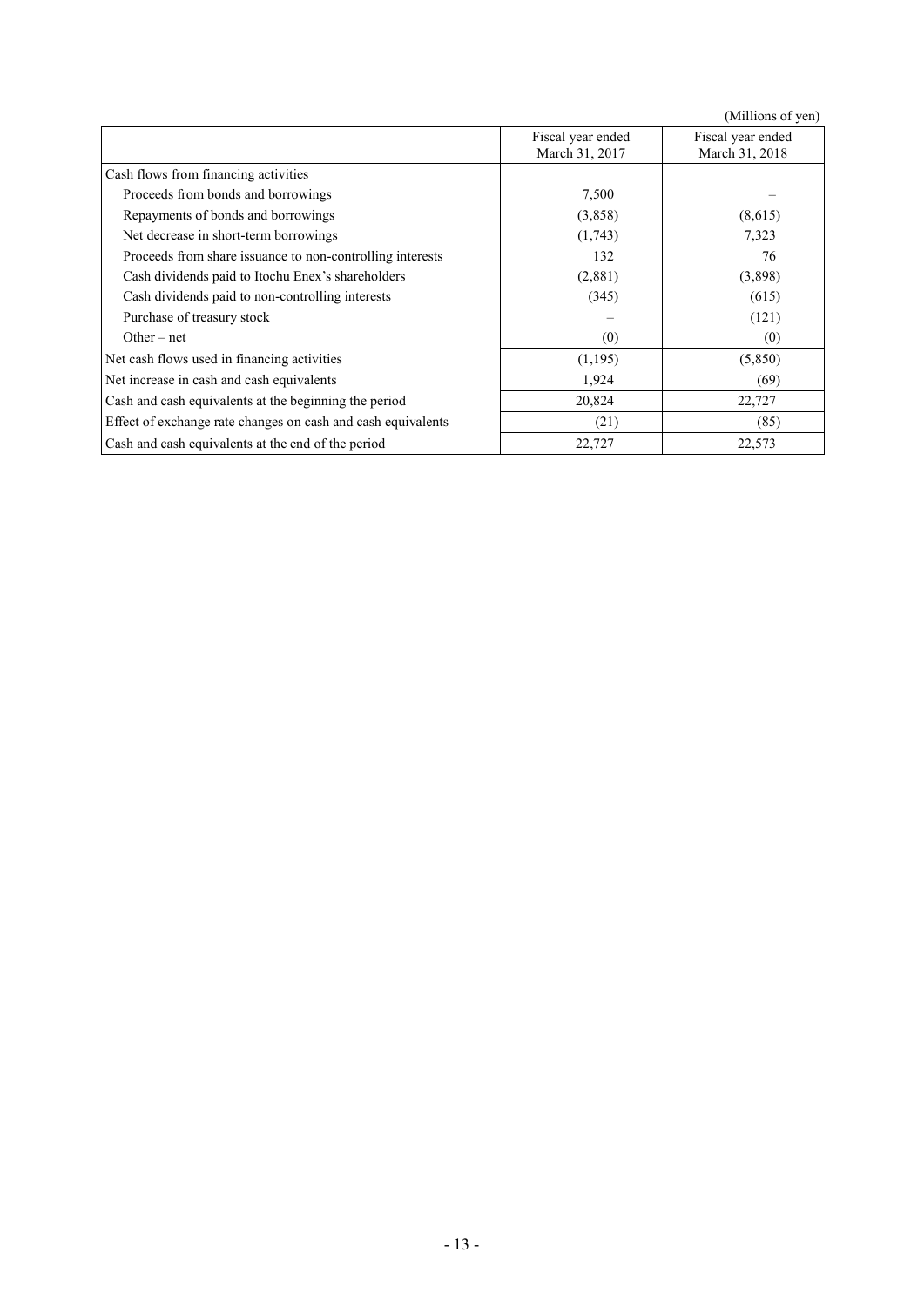#### **(5) Notes to Consolidated Financial Statements**

#### **Segment Information**

#### i) Outline of Reportable Segments

The reportable segments of the Group are components of the Group whose separate financial information is available. These segments are periodically evaluated by the Board of Directors in deciding how to allocate management resources and in assessing performance.

The Group is organized into divisions under two business groups, consolidating related businesses. Each division plans strategies for each category of target customers and markets and develops business activities. The Group has four reportable segments that correspond to the divisions, namely the "Home-Life Division," "Power & Utility Division," "Life Energy & Logistics Division," and "Industrial Energy & Logistics Division."

The Home-Life Division is engaged in the sale of LP gas, town gas (Nakatsu City, Oita Prefecture), high-pressure gas, electricity, kerosene, equipment (combustion, kitchen, air conditioning, other household equipment, etc.), smart energy equipment (photovoltaic power generation systems, ENEFARM residential fuel cells), and ENE-POWABO L residential lithium-ion electricity storage systems, as well as in the remodeling and a pressure resistance inspection business for gas containers.

The Power & Utility Division is engaged in the sale of electricity (coal-fired, natural gas-fired, wind, hydropower, photovoltaic power) and steam, as well as in providing district heating services, comprehensive energy services, electricity/heat supply services, and electric power supply/demand management services.

The Life Energy & Logistics Division is engaged in the sale of gasoline, kerosene, diesel oil, fuel oil, LNG, coal, high-grade urea solution "AdBlue," automotive lubricants, and automobiles and automobile products, and in providing motor-vehicle inspection and auto maintenance, and car rental systems, as well as in development and promotion of global businesses.

The Industrial Energy & Logistics Division is engaged in the sale of industrial energy and materials (gasoline, kerosene, diesel oil, fuel oil), asphalt, marine fuel, and lubricating oil, as well as in the import/export and domestic supply/demand adjustment trading of petroleum products, provision of logistics functions for oil storage facilities, etc., and the sale of slop and recycled oil.

In the fiscal year ended March 31, 2018, the Car-Life Division and the sale of industrial fuels and materials and other operations in the Energy Innovation Division were integrated to form the Life Energy & Logistics Division, while the Energy Innovation Division was reorganized into the Industrial Energy  $\&$  Logistics Division. As a result, effective from the first quarter ended June 30, 2017, the Company reclassified its reportable segments.

Due to the change in segments, segment information for the previous fiscal year has been adjusted based on the new segment classifications used for the fiscal year ended March 31, 2018.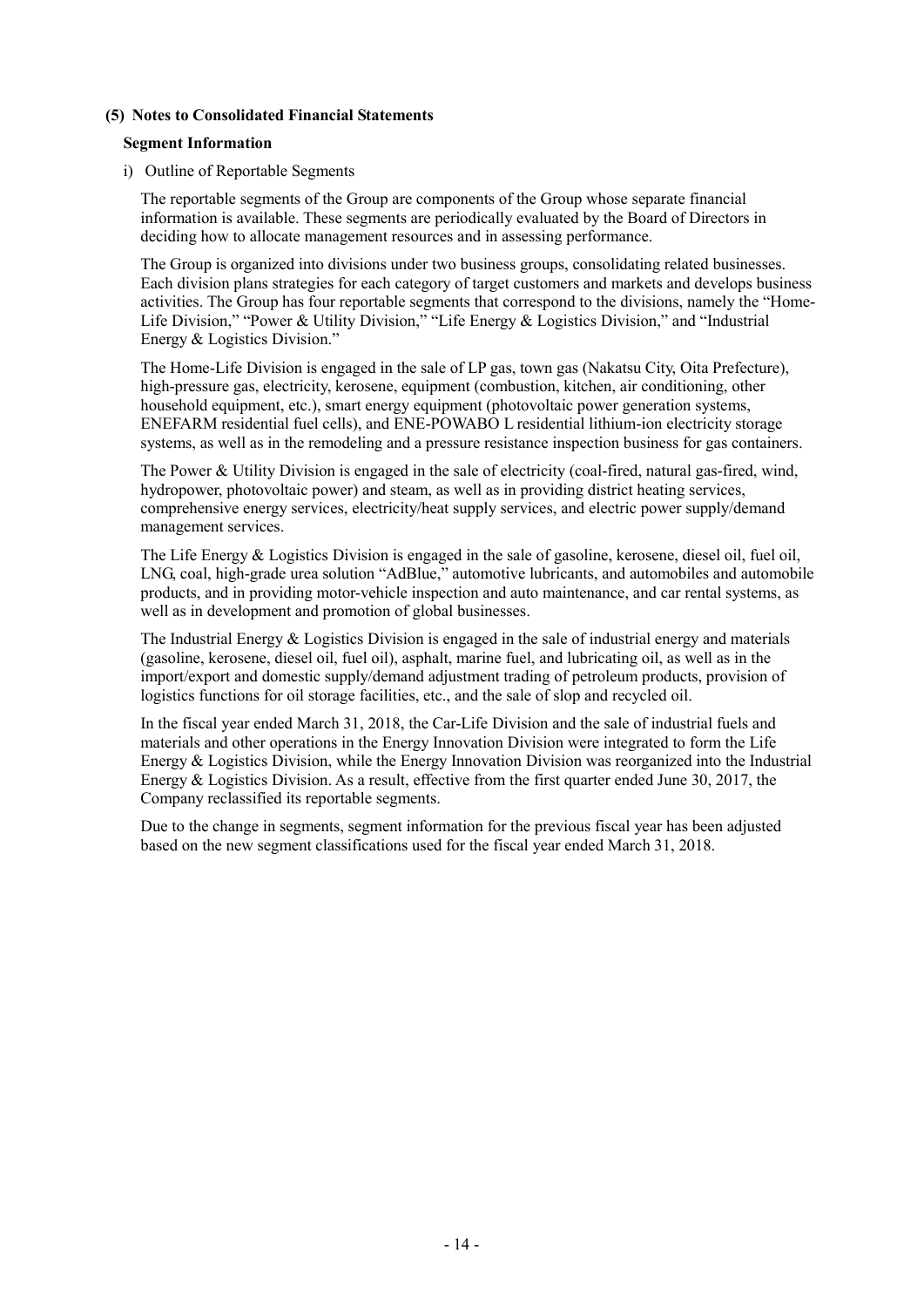#### ii) Information on Reportable Segments

#### Fiscal year ended March 31, 2017

|                                                                                |           |                    |                            |                                        |           |                          | (Millions of yen) |
|--------------------------------------------------------------------------------|-----------|--------------------|----------------------------|----------------------------------------|-----------|--------------------------|-------------------|
|                                                                                |           |                    | Reportable segment         |                                        |           |                          |                   |
|                                                                                | Home-Life | Power &<br>Utility | Life Energy &<br>Logistics | Industrial<br>Energy $\&$<br>Logistics | Total     | Adjustment               | Consolidated      |
| Revenue                                                                        |           |                    |                            |                                        |           |                          |                   |
| Revenue from external<br>customers                                             | 86,484    | 62,827             | 479,568                    | 66,181                                 | 695,060   |                          | 695,060           |
| Intersegment revenue                                                           | 68        | 144                | 1,614                      | 192                                    | 2,018     | (2,018)                  |                   |
| Total revenue                                                                  | 86,552    | 62,971             | 481,182                    | 66,373                                 | 697,078   | (2,018)                  | 695,060           |
| Gross profit                                                                   | 27,446    | 9,259              | 52,785                     | 4,114                                  | 93,604    | $\overline{\phantom{0}}$ | 93,604            |
| Selling, general and<br>administrative expenses                                | (23, 385) | (3, 424)           | (46, 213)                  | (1,782)                                | (74, 804) | 107                      | (74, 697)         |
| Profit (loss) from tangible<br>assets, intangible assets<br>and goodwill       | 526       | (253)              | (1,238)                    | (16)                                   | (981)     | (1)                      | (982)             |
| Other profit (loss)                                                            | 244       | 1,058              | 431                        | 12                                     | 1,745     | 8                        | 1,753             |
| Profit from operating<br>activities                                            | 4,831     | 6,640              | 5,766                      | 2,327                                  | 19,564    | 114                      | 19,678            |
| Financial income (costs)                                                       | 67        | (307)              | (506)                      | $\mathbf{0}$                           | (746)     | (88)                     | (834)             |
| Share of profit (loss) of<br>investments accounted for<br>by the equity method | 441       | $\boldsymbol{0}$   | 16                         | 43                                     | 500       |                          | 500               |
| Gains on business<br>reorganization and others                                 |           |                    |                            |                                        |           |                          |                   |
| Profit before tax                                                              | 5,339     | 6,333              | 5,276                      | 2,370                                  | 19,318    | 26                       | 19,344            |
| Net profit attributable to<br>Itochu Enex's shareholders                       | 2,823     | 3,407              | 2,571                      | 1,649                                  | 10,450    | (45)                     | 10,405            |
| Other items                                                                    |           |                    |                            |                                        |           |                          |                   |
| Depreciation and<br>amortization                                               | (3, 475)  | (3,264)            | (3,207)                    | (610)                                  | (10, 556) | (300)                    | (10, 856)         |
| Impairment loss                                                                | (40)      |                    | (952)                      |                                        | (992)     |                          | (992)             |
| Total assets                                                                   | 65,033    | 70,700             | 149,422                    | 29,429                                 | 314,584   | 30,019                   | 344,603           |
| Investments accounted<br>for by the equity method                              | 7,682     | 3,530              | 387                        | 150                                    | 11,749    |                          | 11,749            |
| Capital expenditures                                                           | 3,683     | 2,990              | 1,787                      | 540                                    | 9,000     | 1,058                    | 10,058            |
| Total trading transactions                                                     | 90,768    | 65,654             | 725,481                    | 147,036                                | 1,028,939 | $\equiv$                 | 1,028,939         |

(Note) Intersegment transactions have been decided by reference to the market price.

The adjustment of negative ¥45 million to net profit attributable to Itochu Enex's shareholders represents corporate profit not allocated to reportable segments.

The adjustment of ¥30,019 million to total assets represents corporate assets not allocated to reportable segments. Total trading transactions are unaudited items voluntarily disclosed by the Company and represent the amount of sales in accordance with Japanese accounting practices.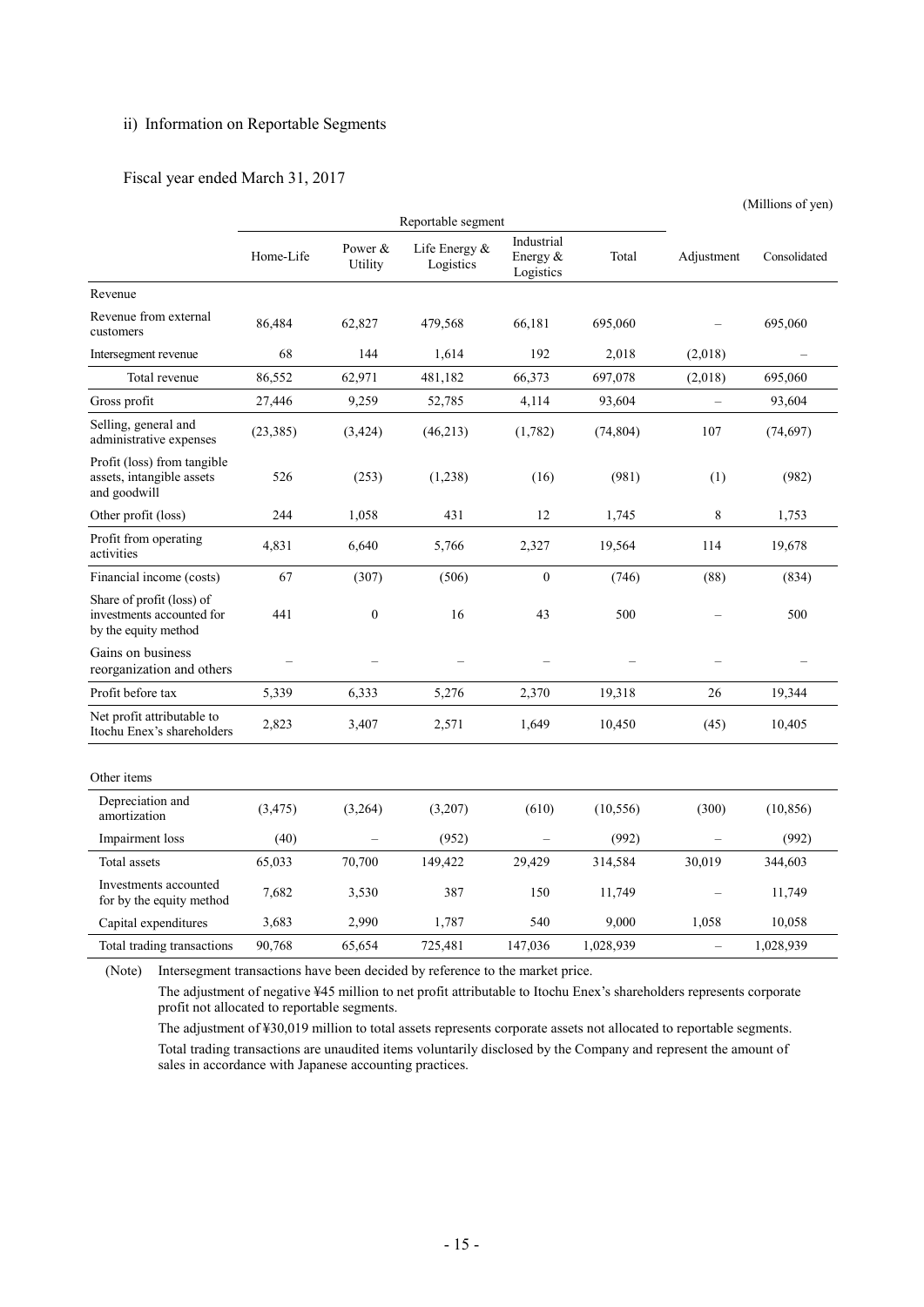#### Fiscal year ended March 31, 2018

(Millions of yen)

|                                                                                | Reportable segment |                    |                              |                                       |           |                          |              |
|--------------------------------------------------------------------------------|--------------------|--------------------|------------------------------|---------------------------------------|-----------|--------------------------|--------------|
|                                                                                | Home-Life          | Power &<br>Utility | Life Energy $&$<br>Logistics | Industrial<br>Energy $&$<br>Logistics | Total     | Adjustment               | Consolidated |
| Revenue                                                                        |                    |                    |                              |                                       |           |                          |              |
| Revenue from external<br>customers                                             | 93,592             | 74,541             | 488,399                      | 88,235                                | 744,767   |                          | 744,767      |
| Intersegment revenue                                                           | 336                | 5,899              | 158                          | 472                                   | 6,865     | (6, 865)                 |              |
| Total revenue                                                                  | 93,928             | 80,440             | 488,557                      | 88,707                                | 751,632   | (6,865)                  | 744,767      |
| Gross profit                                                                   | 24,458             | 8,891              | 51,916                       | 3,557                                 | 88,822    | $\equiv$                 | 88,822       |
| Selling, general and<br>administrative expenses                                | (21, 374)          | (4,328)            | (43,808)                     | (1, 850)                              | (71, 360) | 429                      | (70, 931)    |
| Profit (loss) from tangible<br>assets, intangible assets<br>and goodwill       | (75)               | (288)              | (680)                        | 79                                    | (964)     | (580)                    | (1, 544)     |
| Other profit (loss)                                                            | 269                | 351                | 583                          | 18                                    | 1,221     | (415)                    | 806          |
| Profit from operating<br>activities                                            | 3,278              | 4,626              | 8,011                        | 1,804                                 | 17,719    | (566)                    | 17,153       |
| Financial income (costs)                                                       | 166                | (316)              | (518)                        | (25)                                  | (693)     | (110)                    | (803)        |
| Share of profit (loss) of<br>investments accounted for<br>by the equity method | 540                | (180)              | 92                           | 41                                    | 493       |                          | 493          |
| Gains on business<br>reorganization and others                                 | 2,326              |                    |                              |                                       | 2,326     |                          | 2,326        |
| Profit before tax                                                              | 6,310              | 4,130              | 7,585                        | 1,820                                 | 19,845    | (676)                    | 19,169       |
| Net profit attributable to<br>Itochu Enex's shareholders                       | 3,958              | 2,210              | 4,070                        | 1,253                                 | 11,491    | (466)                    | 11,025       |
| Other items                                                                    |                    |                    |                              |                                       |           |                          |              |
| Depreciation and<br>amortization                                               | (3,246)            | (3, 468)           | (3,006)                      | (595)                                 | (10,315)  | (509)                    | (10, 824)    |
| Impairment loss                                                                | (132)              | (13)               | (710)                        |                                       | (855)     | (574)                    | (1, 429)     |
| Total assets                                                                   | 66,089             | 80,189             | 165,406                      | 44,352                                | 356,036   | 26,585                   | 382,621      |
| Investments accounted<br>for by the equity method                              | 17,699             | 7,936              | 351                          | 159                                   | 26,145    |                          | 26,145       |
| Capital expenditures                                                           | 4,182              | 6,014              | 2,290                        | 1,252                                 | 13,738    | 694                      | 14,432       |
| Total trading transactions                                                     | 104,941            | 78,560             | 799,001                      | 173,842                               | 1,156,344 | $\overline{\phantom{m}}$ | 1,156,344    |

(Note) Intersegment transactions have been decided by reference to the market price.

The adjustment of negative ¥466 million to net profit attributable to Itochu Enex's shareholders represents corporate profit not allocated to reportable segments.

The adjustment of ¥26,585 million to total assets represents corporate assets not allocated to reportable segments. Total trading transactions are unaudited items voluntarily disclosed by the Company and represent the amount of sales in accordance with Japanese accounting practices.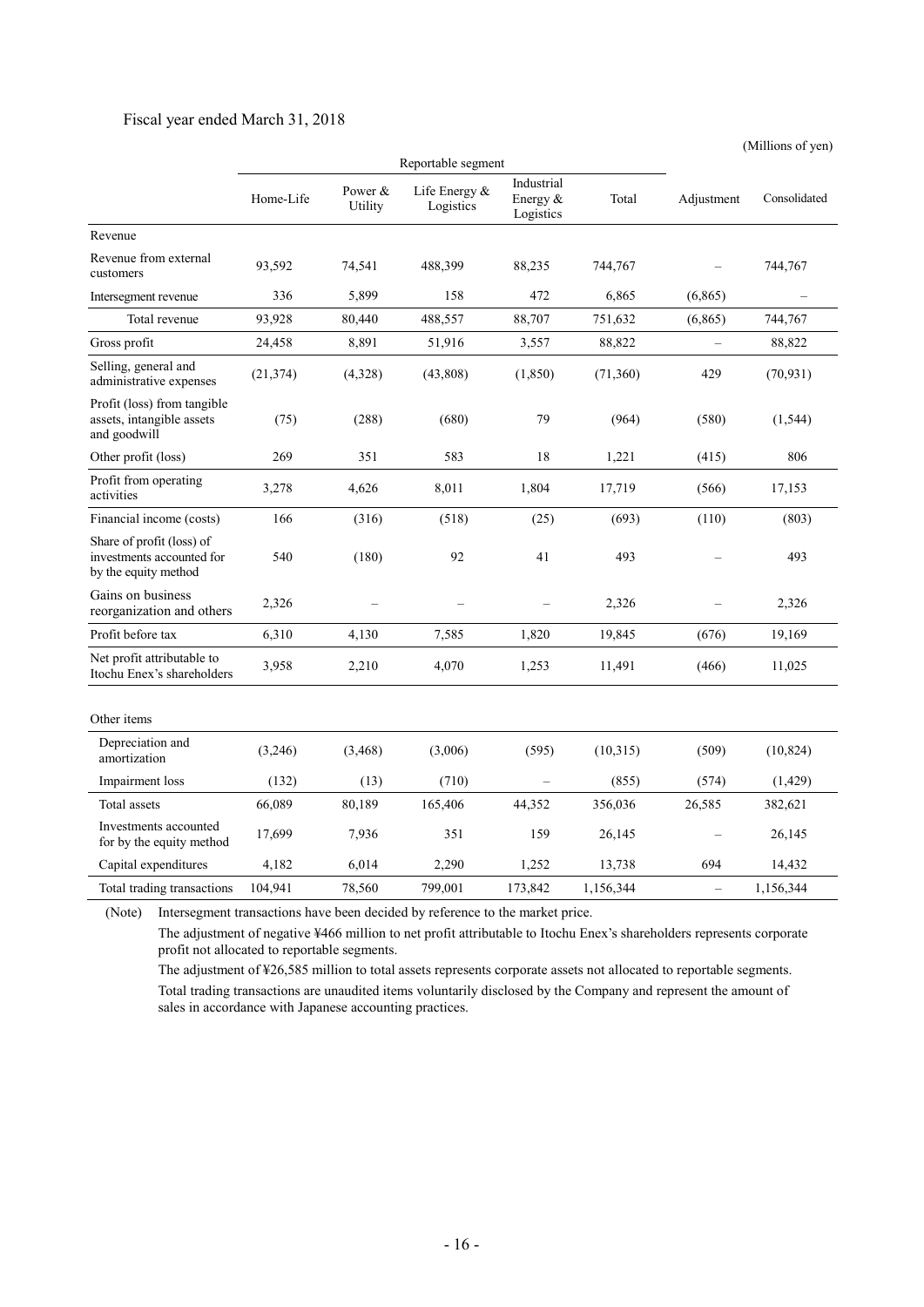iii) Products and Services Information

This information is omitted because the classification of products and services is the same as the classification of reportable segments.

#### iv) Geographic Information

This information is omitted because revenue from external customers in Japan accounts for a large percentage of the revenue recorded in the consolidated statement of comprehensive income for the fiscal years ended March 31, 2016 and 2017.

#### v) Major Customers Information

This information is omitted because there is no major external customer from which revenue accounts for 10% or more of the revenue recorded in the consolidated statement of comprehensive income for the fiscal years ended March 31, 2016 and 2017.

#### **Reorganization and Integration of the Liquefied Petroleum Gas (LPG) Wholesale and Retail Businesses**

On October 1, 2017, the Company and OSAKA GAS established a joint-venture company with each company owning a 50% stake. The joint venture was formed through an exchange of shares between the former OSAKA GAS subsidiary NISSHO PETROLEUM GAS CORPORATION (hereinafter "Nissho LP"), which was designated as the wholly owning parent company for the share exchange, and three former subsidiaries of the Company – HOME-LIFE KANTO, HOME-LIFE CHUBU, and HOME-LIFE KANSAI, and one former subsidiary of OSAKA GAS – Osaka Gas LPG Co., Ltd., which were designated as the wholly owned subsidiary companies for the share exchange. The merged company, Nissho LP, was renamed "ENEARC" on the same day.

In addition, as part of the reorganization and integration, effective the same day, the Company acquired all Nissho LP-owned shares in Nissho Propane, Ehime Nissho Propane, and Kochi Nissho Propane, making them subsidiaries of the Company.

The Company has determined that ENEARC meets the conditions for a jointly controlled entity. As such, the company is treated as an equity-method affiliate for accounting purposes.

As a result of the share exchange used to establish ENEARC, the Company has forfeited management control over HOME-LIFE KANTO, HOME-LIFE CHUBU and HOME-LIFE KANSAI. This has resulted in a gain of ¥2,326 million (including a gain of ¥1,163 million from a fair value remeasurement of the Company's remaining stakes in the three companies as of the date management control was forfeited), which has been recognized as "gains on business reorganization and others."

Other income and expenses associated with the business reorganization and integration are shown below.

|                                                                             | Fiscal year ended<br>March 31, 2018 |
|-----------------------------------------------------------------------------|-------------------------------------|
| Selling, general and administrative expenses                                | (302)                               |
| Share of profit (loss) of investments accounted for by the equity<br>method | (848)                               |
| Gains on business reorganization and others                                 | 2,326                               |
| Income tax expense                                                          | (75)                                |
| Total                                                                       | 1,101                               |